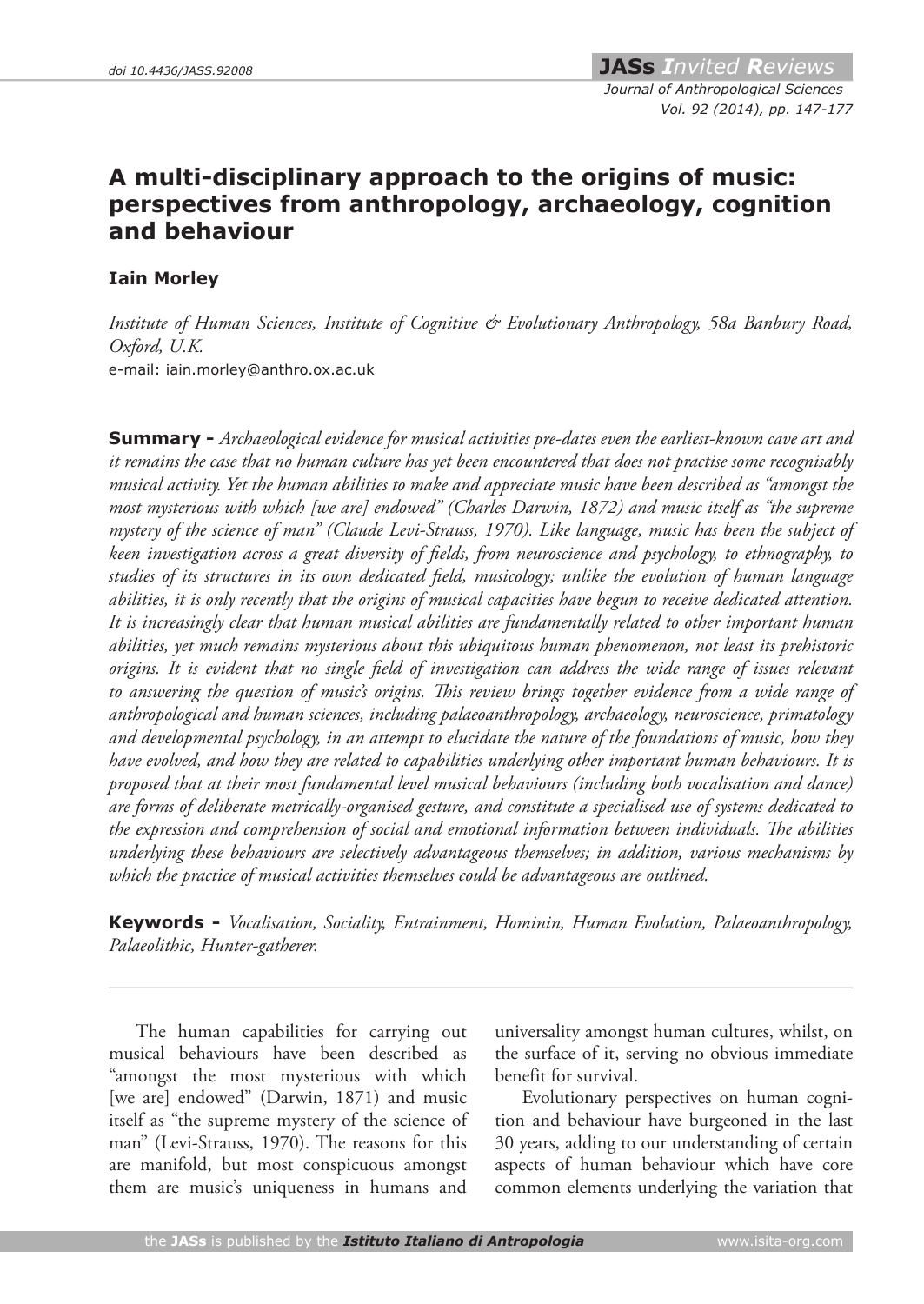exists across different cultures, by considering human behavioural capabilities and tendencies in light of the biological history of our species, and the selective pressures to which our ancestors were subject. Foci have included morality, supernatural beliefs, theory of mind, aesthetic preferences, language, symbolism and culture, amongst other things (Laland & Brown, 2011, offer a very useful overview and critique of different approaches that have been taken; Barrett *et al.,* 2001 provide useful introduction to the questions and concerns of human evolutionary psychology in particular).

Until the last decade or so music has been underrepresented in such investigations and theorizing, both in terms of seeking to understand music's possible roles in our evolutionary history (and the roles of the underlying abilities that support musical behaviours, which is a different concern), and in terms of understanding the relationships between musical capabilities and those supporting other aspects of human behaviour. Increasingly, however, researchers involved in studying music in various fields have started to incorporate evolutionary thinking into their interpretations of their data, and some authors have sought to situate musical capabilities in broader frameworks of human evolution (see, for example, Wallin *et al.*, 2000; Morley, 2002, 2003, 2013; d'Errico *et al.*, 2003; Mithen, 2005; Conard *et al.*, 2009; Malloch & Trevarthen, 2009b; Bannan, 2012; Schulkin, 2013).

Musical behaviours today are peculiar in being simultaneously viewed by some as a functionally redundant leisure activity that we carry out as a sort of 'luxury' addition to our survival activities, and by others as fundamental to a wide range of aspects of human life. In a sense, aspects of Western societies' consumption of music encompass both these perspectives simultaneously: in Western societies in particular music is packaged and sold as a product, a consumable luxury addition to life's essentials, yet these sales are often predicated on the idea that music deals with fundamental human emotional concerns; it is used to adjust consumer behaviour, solicit our affections and votes, and to elicit particular emotional responses in specific circumstances.

It might be possible to view music as purely a cultural product (and indeed, many authors have argued that it is so – for example, Repp, 1991) were it not for the facts that musical activities are practised by all known human societies and that it is increasingly clear that we have several innate and finely-honed cognitive mechanisms that particularly respond to musical stimuli and make their production possible, and appealing. The ubiquity of musical behaviours in human societies requires some explanation, as do the relationships that appear to exist between the capabilities for musical behaviours and for other aspects of human behaviour. Indeed, it is in these relationships that we may find some clues to the evolutionary history of the behaviours. It has become increasingly evident in recent years that the capacities for musical behaviours and those related to complex social behaviours are closely intertwined, and the one set cannot be fully understood without understanding the other. Clearly, musical behaviours are enormously diverse across different societies, and the influence of culture upon the form, role and attributed significance of musical activities is very great. Nevertheless, there are significant commonalities in form and function of musical behaviours, and the forms that these behaviours take are in some important respects shaped and constrained by biological factors.

We know that musical behaviour has a very ancient pedigree. Direct evidence, in the form of musical instruments, appears in the archaeological record at least 40,000 years ago (Conard *et al.*, 2009; Higham *et al.,* 2012). However, this is some 150,000 years after the estimated emergence of our species, *Homo sapiens*, and studies in developmental psychology and neuroscience strongly suggest that the human capacities that underpin musical production and perception have a much longer evolutionary history.

If we are to investigate the longer-term history of musical behaviours, we need to identify which aspects of musical activities are traits that emerge in particular cultural contexts and which aspects are innate and shared between humans. Of the innate elements we are also concerned to distinguish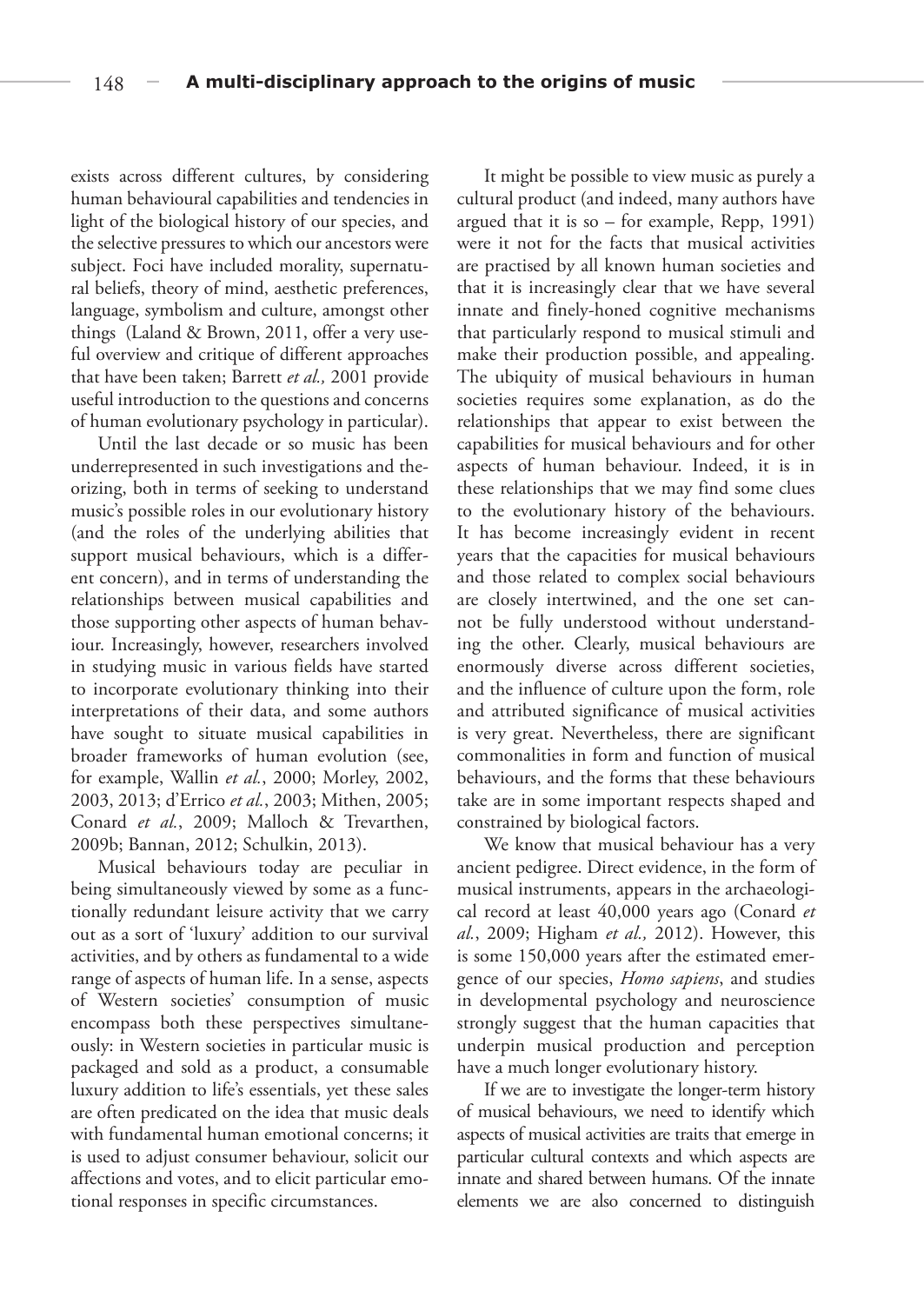between those which are shared with our nearest surviving primate relatives and those which are exclusive to our own lineage, having emerged since the divergence of hominins from our last common ancestor with chimpanzees. In the latter case we must then also seek to understand the circumstances under which such capabilities emerged, and why.

Music itself is notoriously difficult to define (a matter discussed further below), being both apparently ubiquitous and yet highly varied. The more closely we look at musical behaviours the more it becomes clear that, whilst particular areas of study individually add much to our understanding of the phenomenon and the capacities which make it possible, a full understanding of musicality and its place in our evolution cannot be attempted without drawing upon a very wide range of investigative disciplines, and considering their findings in light of each other. Because of the range of physical and mental capabilities that are used in musical activity, and because of the diversity of ways in which these activities are related to other aspects of behaviour in different human societies, understanding the cross-cultural human phenomenon of music from an evolutionary perspective has to make recourse to many different types of evidence. This means utilising all three of the traditional major anthropological disciplines – biological anthropology (including palaeoanthropology), cultural anthropology (including ethnomusicology) and archaeology. It also means drawing upon other human sciences in the broader sense, including neurological studies, cognitive and developmental psychology, and evolutionary theory, applied to both biology and behaviour. We must also look further afield to the capabilities and behaviours of other animals, especially the other higher primates.

The following discussion highlights some of the relevant findings from this range of disciplines, with the aim of drawing conclusions from the mutual implications of the different evidence. It necessarily constitutes a highly condensed synthesis of complex findings from a wide range of different types of studies; those interested in more detailed examination of these findings and their implications are referred to Morley (2013).

This paper starts by attempting to identify what the principal elements of the investigation must be and considering how we can seek to understand them in an evolutionary context. This is followed by a brief outline of the earliest direct evidence for recognisable musical behaviours in the archaeological record, and of the palaeoanthropological evidence for the evolution of the physiological and neurological features used in musical behaviour. We then look at relationships between vocal tonal abilities, speech, and other forms of vocal communication in higher primates and human infants, to gain some insights into which of these abilities are innate, and the roles that they fulfil in non-linguistic communication. Vocalisation is then also considered in the context of body language and other forms of gestural communication, including the involvement of temporally-coordinated movement and its relationship with emotional experience. Having considered the relationships between these capacities for musicality, and the important roles that they fulfil in human interaction, the discussion finally turns to the question of whether there are ways in which musical activities themselves could confer selective advantages on those carrying them out. Throughout, it will be important to make clear a distinction between selection for the underlying capacities that are used in musical behaviours (the selection for which might or might not be related to the function they fulfil in the musical context), and selection for musical behaviours themselves (i.e. possible selective advantages associated with carrying out musical behaviours ).

# **Conceptualising 'music' and 'musicality' for the purposes of evolutionary analysis**

The first difficulty that we face is of defining the focus of our interest, the broad and diverse, but apparently universal entity 'music'. Whilst it is widely asserted in literature dealing with music psychology and anthropology that all human societies carry out behaviours that are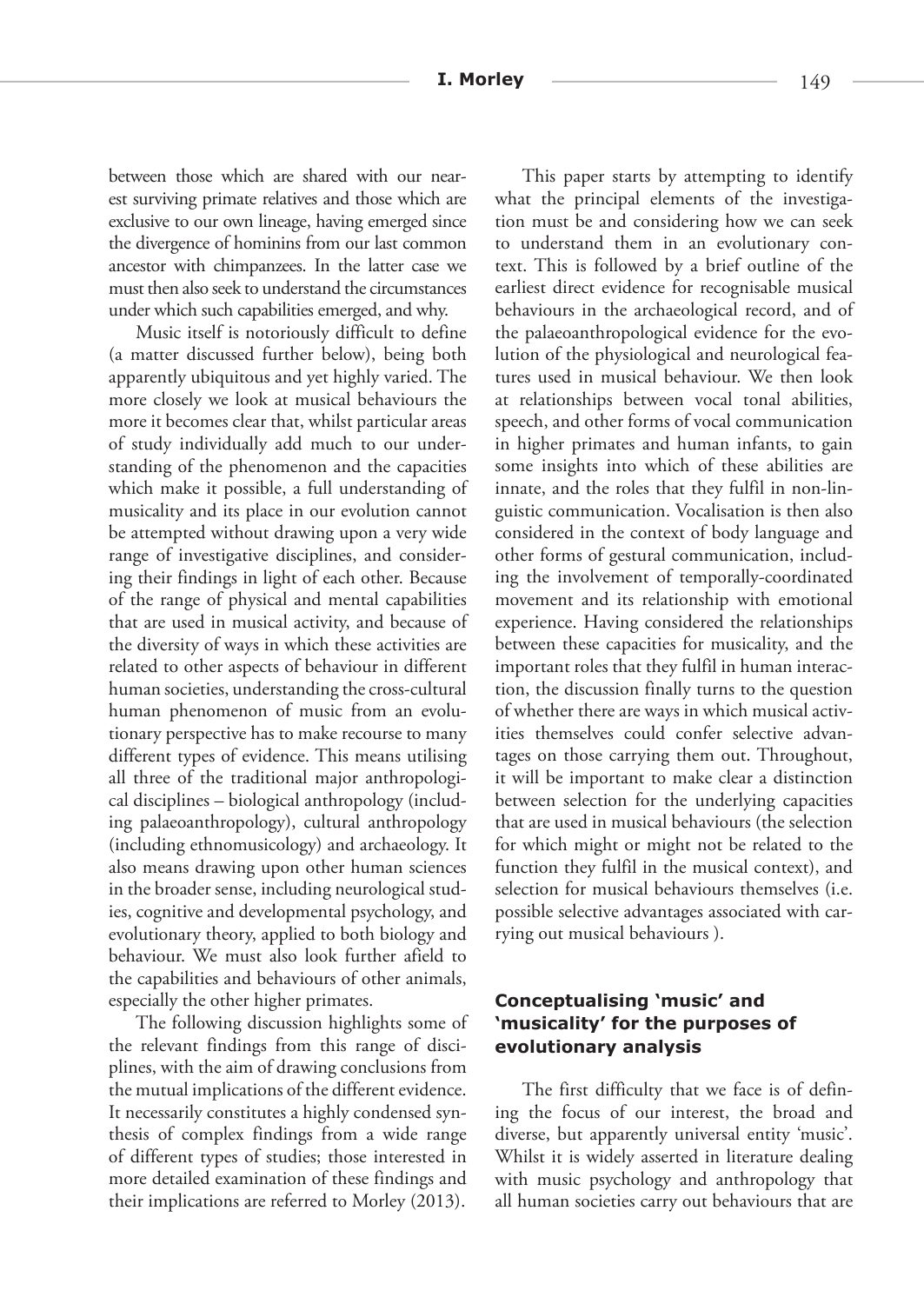recognisable as music (e.g. Clynes, 1982; Storr, 1992; Brown *et al.,* 2000; Blacking, 1995), definitions of exactly what constitutes music very rarely feature in academic papers on the subject. Naturally, the various different disciplines that concern themselves with the study of music have their own preoccupations with particular aspects of music. Thus we find that in studies of music cognition, the focus is usually on the production and processing of particular component parts of music, such as pitches, transitions between them, or tempo. Similarly, developmental studies looking at the emergence of music cognition in human infants are by necessity required to study specific aspects of music perception and production, or of behaviours occurring in relation to pieces of (usually Western) music as whole entities. Neither requires a conception of music as a whole to be defined. Ethnographic studies can describe the form and role of musical activities without the need (or, indeed, the desire) to categorise them under an overarching conceptualization; in the case of the archaeological identification of musical activities, discussion of music is by necessity usually tied to interpretation of instruments themselves and their contexts of use.

Clearly, if we are to examine music through time, across cultures, and across different disciplines, we will need to tackle the difficult issue of describing the focus of our investigations in a way that encompasses the numerous constituent components of those activities, and the diversity of phenomena observed as a whole, but without being so broad as to be meaningless. On the other hand, part of the motivation for the investigation itself is to better understand what music *is* (at the level of the features shared by different societies' behaviours, at least), and how it achieves the effects that it does; the investigation ought to be able to allow us to better formulate a definition than we would be able to otherwise. So we also need to make sure that any conception of music that we start with is not so narrow as to lead us to only investigate what we already think we understand it to be.

There are, of course, dictionary definitions of music, but these tend to describe to a greater

or lesser extent music as it exists in the modern Western context, and don't adequately encompass the diversity of forms, effects, uses and conceptions of music that exist across human cultures (see Cross & Morley, 2009 for discussion). Whilst musical behaviours are enormously varied, and different cultures' own conceptions of music are as well, being frequently inseparable from dance and cosmology (e.g. Waterman, 1991; Bohlman, 2002), it remains the case that it is possible to recognise this diverse range of activities across all cultures as 'musical', suggesting that there is an identifiable set of common characteristics, occurring in various combinations. According to Nettl (2000), 'All societies have vocal music. . . . All societies have at least some music that conforms to a meter or contains a pulse. . . . All societies have some music that uses only three or four pitches, usually combining major seconds and minor thirds' (Nettl, 2000, p. 468). There is commonly a division of the octave into five to seven discrete pitches (Burns, 1999; Trehub, 2003), which tend to be separated unequally by tones and semitones. This unequal separation of tonal intervals appears to be a product of the human perceptual system being better able to process unequal scale steps (Butler, 1989; Shepard, 1982), and this feature is innate, occurring from infancy (Trehub *et al.*, 1999). Other products of universal features of the human perceptual system include the ubiquity of the perfect fifth interval, which is more easily processed than other intervals (Schellenberg & Trehub, 1994, 1996a,b), and the perception of consonance, harmony and dissonance (Tramo *et al.*, 2003), with dissonance eliciting aversive reactions from infancy (Trehub, 2003; Gosselin *et al.*, 2006).

It would appear, then, that musical behaviours amongst all humans involve the organisation of sounds into pitches (frequently three to seven), unequally separated across the scale, including the perfect fifth interval, and favouring consonance over dissonance; they involve organising sound sequences so that they have a deliberate structured temporal relationship with each other, including attributing a regular beat to these stimuli (cf. Peretz, 2003).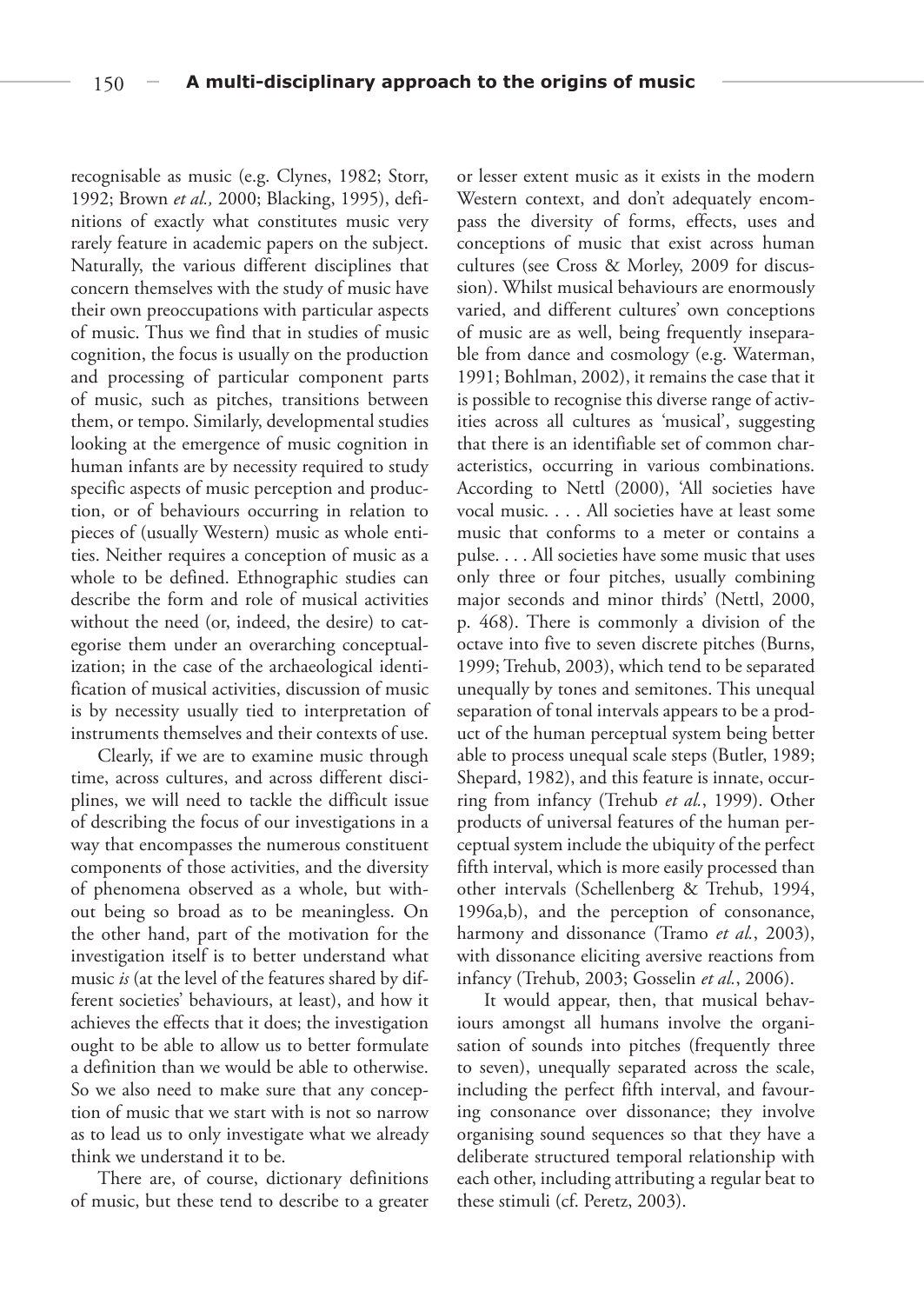Musical behaviours also involve intentional bodily action that is temporally organised. Music is impossible to make without action (Besson & Schön, 2003) – it is an embodied activity, not purely an auditory phenomenon, and both rhythmic and tonal sound production unavoidably involve precise, planned, control and sequencing of bodily action. These actions are structured and intentional (Turner & Ioannides, 2009), temporally-organised, and have the potential to have multiple interpretations (Cross, 2003b). It can be seen that, with the exception of the necessity for pitch encoding, the word 'dance' could be substituted for the word 'music' in the preceding sentences. Relationships – and interdependences – between music and dance will be discussed further below.

In summary, on the basis of the above pan-cultural properties of music, and taking into account the broader descriptions offered by the other writers mentioned, musical activities, regardless of whatever other properties and significances they possess in their cultural context, rely on the ability to voluntarily produce sequences of sounds moderated for intensity and/or pitch and/or contour, generated by metrically-organised muscular movements, and often coordinated (entrained) with an internally or externally-perceived pulse. They also comprise the ability to process and extract information from such sounds. Dance clearly also involves voluntary generation of finely-controlled metrically-organised muscular movements, coordinated with an internally or externally-perceived pulse. The investigation of the prehistory of musical behaviours must thus be concerned with the prehistory and evolution of these abilities, their effects, and their relationships with each other and with other human abilities.

#### **How can we study the evolution of music?**

Musical stimuli themselves are obviously transitory auditory (and bodily) phenomena that do not preserve over time, so investigating music's prehistory clearly includes challenges. What we can seek to investigate is the prehistory of the capacities that make musical behaviours possible, how they relate to each other and to other human behaviours. We can also investigate the earliest direct evidence for musical behaviours themselves and, in light of what we know about the capacities that make such behaviours possible and what we know about the variations and commonalities in musical behaviours in various cultures, interpret that evidence.

In order to understand the evolutionary history of the capacities that support musical behaviours we need to identify which elements of musical behaviours are innate, being part of our biological heritage. Of each of the innate elements, we need to understand why it is innate, why it is significant, and how it is related to music. We also need to identify how far back in that heritage they go. Which of the innate elements are possessed by other higher primates too, and are thus part of the longer evolutionary history of our species, but providing foundations for the human-specific behaviours that have emerged since? What roles do they fulfil in the context of the higher primates' usage? Which of the innate elements, in contrast, are possessed by humans alone, and have thus apparently emerged in our evolutionary lineage since our last common ancestor with chimpanzees?

In each case an essential element of understanding the history of these capacities is to understand how they are related to other abilities that exist within our primate lineage, such as vocal communication, body language, gesture, imitation, coordination and maintaining complex social relationships, and those that are apparently exclusive to humans, such as linguistic communication and systematic use of symbolism. In addition we can also seek to track the development of some of them in the fossil record of hominin physiological evolution.

# **The earliest direct evidence of musical activity: Palaeolithic music archaeology**

We know that some of the earliest *H. sapiens* in Europe were manufacturing technologically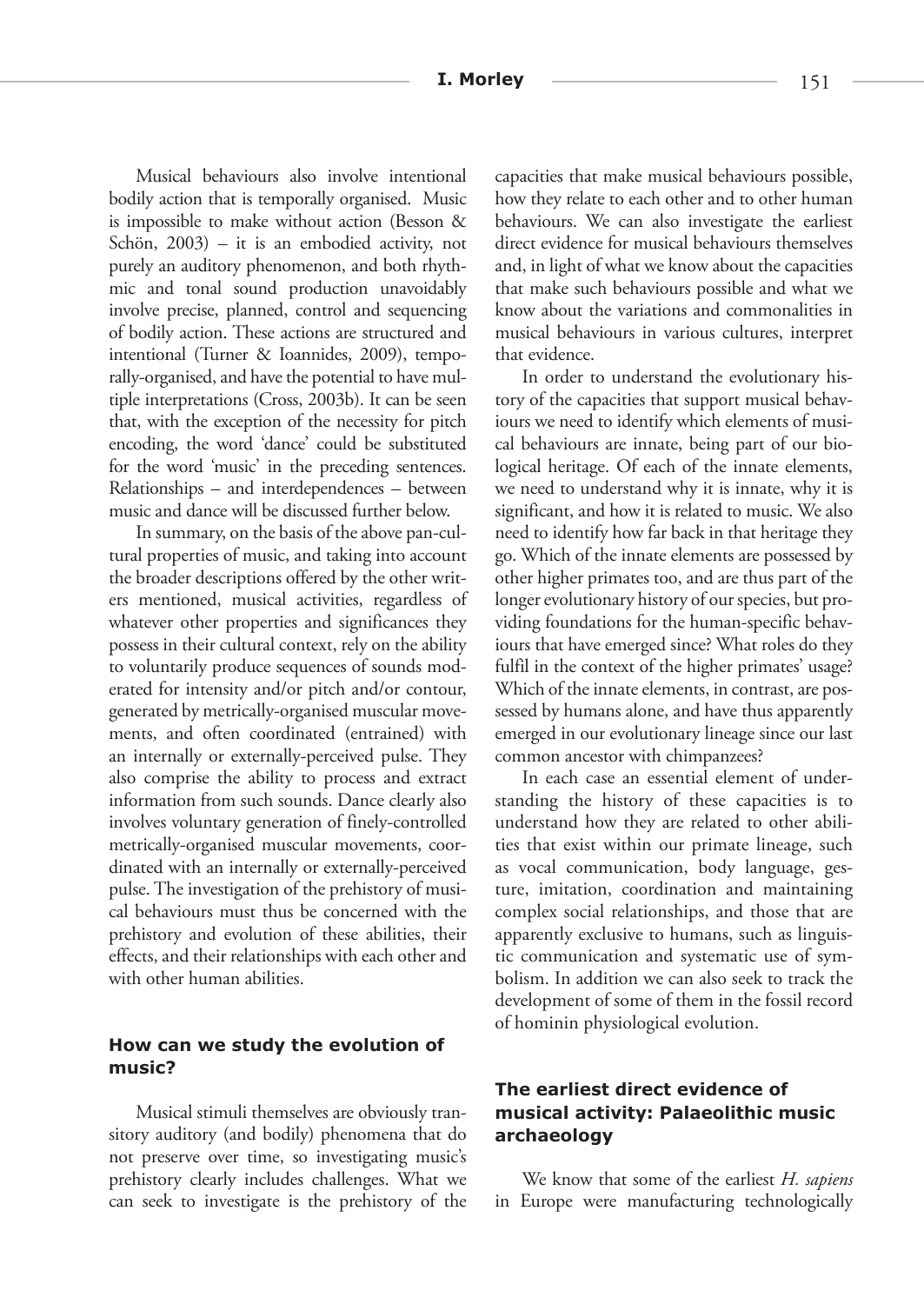sophisticated musical instruments at least 40,000 years ago (Conard *et al.*, 2009; Higham *et al.* 2012). Bird bone and mammoth ivory pipes (or 'flutes') are found in Aurignacian contexts (those associated with early *H. sapiens* populations) at sites in the Ach and Lone Valleys, Germany (Geissenklösterle, Hohle Fels and Vogelherd) (Hahn & Münzel, 1995; Richter *et al.*, 2000; Conard *et al.*, 2004; Conard *et al.*, 2009) and France (especially Isturitz) (Buisson, 1990; Scothern, 1992; Le Gonidec *et al.*, 1996; Lawson & d'Errico, 2002). These are clearly the product of complex production processes requiring considerable investment of time and resources, creating highly effective sound-producers, and must be the product of a long period of technological development (Dauvois, 1989, 1999; Lawson & d'Errico, 2002). Comparable pipes are found from contexts throughout the subsequent Upper Palaeolithic of Europe, as well as other artefacts that may have constituted sound-producers, including possible rasps and 'bullroarers' (Dauvois, 1989, 1999; Huyge, 1990, 1991). It also seems to be the case that Upper Palaeolithic *H. sapiens* made deliberate use of the acoustic properties of cave sites, including the resonant properties of stalagmites and stalactites in some places (Glory, 1964, 1965; Dams, 1984, 1985; Reznikoff & Dauvois, 1988; Dauvois, 1989, 1999; Reznikoff, 2008).

It would seem to be the case that amongst many, at least, of the Palaeolithic populations of Europe musical activities constituted an important part of their lives, being far from a trivial leisure activity adjunct to their subsistence concerns. This evidence confirms that the capacities for, and practice of, musical activities were well established in humans at this time; the development of the capacities for these behaviours clearly extends far further back than the last 40,000 years of our own species.

### **The evolution of the physiology and neurophysiology for musical behaviours: fossil evidence**

In considering the earliest foundations of musical behaviours in the human lineage, one is

necessarily investigating the origins of the production and processing of complex vocalisations and muscular movements. Without these capabilities, the musical behaviours that all humans undertake would be impossible.

The ability to produce and perceive varied sequences of tones, moderated for pitch, intensity and contour, is a fundamental component of musical behaviours. In contrast to the prevailing trend in Western music of the last few hundred years, instruments (anthropogenic sound-producers) are not fundamental to musical production; the human body has the potential to constitute an excellent instrument in its own right, both melodic and percussive. Instruments constitute an accessory to these existing human capacities; the origins of musical behaviour would not have relied upon the invention of instruments. The study of the origins of the capacities for musical behaviours must therefore examine the evolution of the biological features that are used in such activities.

The principal tonal sound-producing apparatus possessed by all primates is the vocal tract, and in humans, over the course of our evolution, this has become an instrument *par excellence*, with the potential to produce a great diversity of sounds, and to communicate information in a variety of ways. Indeed, it is this *biological* instrument, possessed by all of us, which constitutes the principal tonal sound-producer in the musical activities of many 'traditional' societies (e.g. Johnston, 1989; Nettl, 1992; Breen, 1994; McAllester, 1996; Locke, 1996).

Reconstructions of vocal anatomy have been carried out on both australopithecines (the bipedal but otherwise rather ape-like predecessors of our own genus, *Homo*, living from c. 4 million years ago until 1.5 million years ago or less), and the various species of *Homo* (which first appears around 2.5 million years ago). The australopithecines studied so far show characteristics of anatomy related to vocalisation that are little different from those of the African apes today (gorillas and chimpanzees) (Laitman & Heimbuch, 1982; MacLarnon & Hewitt, 1999; Alemseged *et al.*, 2006). Changes away from an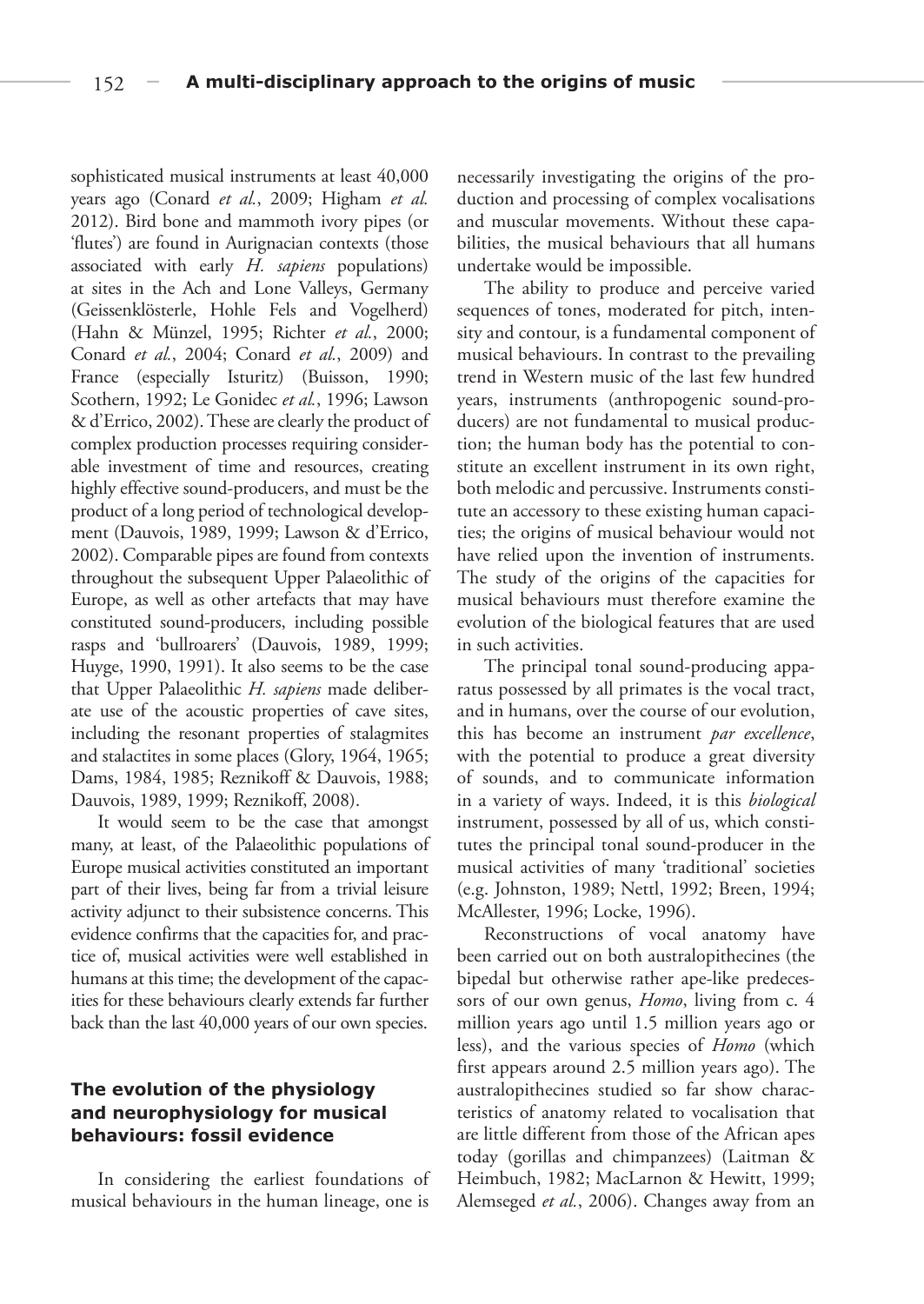ape-like resting position for the larynx are first evident in *H. ergaster*, which possesses the first indications of a lower resting laryngeal position and increased supralaryngeal soundspace (Laitman & Heimbuch, 1982; Arensberg *et al.*, 1990), which are amongst several changes which can increase the range of sounds that can be produced, and control over them (Fitch, 2009; Arensberg *et al.*, 1990; Clegg, 2012), and which were probably initially instigated by a shift to fully upright human-like bipedal posture (Aiello, 1996; Spoor & Zonneveld, 1998). While this has the potential to allow the production of a larger range of vocal sound frequencies than the ancestral (and australopithecine) form, the true range of sound-producing capabilities of the *H. ergaster* anatomy is difficult to model. It has been suggested that this development was coupled with an increase in neurological control of airflow over the larynx, as indicated by the dimensions of the central nerve canal in the cervical vertebrae, permitting some increased control of the pitch, intensity and contour of sounds produced by the larynx (Frayer & Nicolay, 2000), though the relevance of this anatomy for vocal control has been contested (Fitch, 2009). *H. ergaster* appears not to have undergone any increase in control over the *duration* of exhalation relative to the apelike condition, as indicated by thoracic vertebral nerve canal dimensions, so although able to produce a greater variety of sounds, it would have been limited in the control of the length of the utterances it could produce, as are other higher primates today (MacLarnon & Hewitt, 1999; see Morley, 2012 for a discussion of the differing positions of MacLarnon & Hewitt, 1999, and Frayer & Nicolay, 2000).

By the time of the last common ancestor of Neanderthals and modern humans, probably around 5-600,000 years ago, human-like thoracic innervation had emerged, allowing control over utterances of extended duration (MacLarnon & Hewitt, 1999), alongside a modern-human-like hyoid anatomy and position, and thus supralaryngeal soundspace. Certainly European *H. heidelbergensis* specimens ancestral to Neanderthals, and African *H. heidelbergensis* specimens ancestral to modern humans, as well as Neanderthals and modern humans themselves, all possessed all of these features (Arensberg *et al.*, 1990; Rodríguez *et al.*, 2003; Martinez *et al.*, 2008). So a re-arrangement of laryngeal anatomy into a form essentially indistinguishable from that of modern humans, along with the neurological control over pitch, intensity, contour and duration of sounds produced by it, appears to have taken place at some point(s) over the 1-million-year or so period of the evolutionary development of *H. erectus*, from *H. ergaster* to the common ancestor of Neanderthals and ourselves.

That an increase in control over pitch, intensity and contour seems to have occurred before the ability to produce vocal sounds of extended duration is interesting. As MacLarnon & Hewitt (1999) point out, many primates vocalise in the form of discrete units of sound created with single air movements, but are limited in the duration of these and the order in which certain sounds can be made in the breathing cycle. They are also limited in the diversity of such sounds that they can make. An evolutionary path in which the ability to produce long sequences of controlled vocalisations developed out of an initial ability to make discrete vocalisations which were controlled for pitch and tone would seem to be consistent with the foundations for these capabilities which are already evident in higher primates.

On the basis of the available evidence, it seems likely that increasing control of intensity, pitch and intonation patterns of discrete vocalisations occurred initially, to date first exhibited by *H. ergaster*; pitch and intonation control increased subsequently with the continued development of a greater supralaryngeal soundspace, and control over maintaining long sequences of such utterances also followed, until these levels of control over vocal range and duration were essentially modern-like in *H. heidelbergensis*. It is possible that the ability to control extended sequences increased at the same time as vocal range increased, but the resolution of the record does not, at present, allow us to identify intermediate phases of either development – only where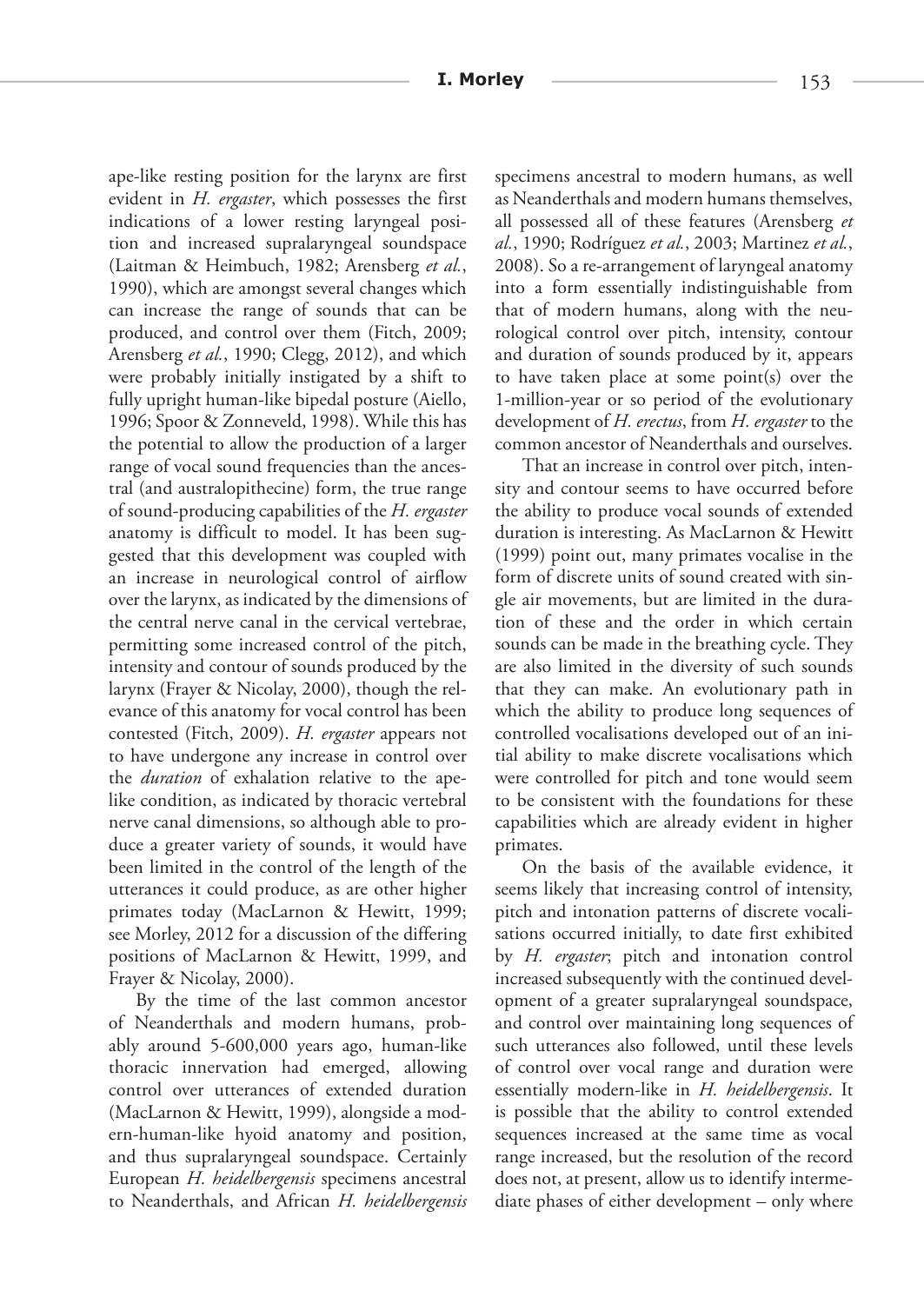they both start (with *H. ergaster* at least c. 1.7 million years ago (m.y.a.), or an as yet undiscovered predecessor) and where they both appear complete (with *H. heidelbergensis*-like hominins c. 600,000 years ago). In fact, this sequence of the emergence of control, as suggested by the fossil evidence, makes more sense than the reverse – it is difficult to imagine how long sequences of vocalisations with little control over pitch, contour and intensity could be as meaningful as short sequences of vocalisations controlled for pitch, contour and intensity. The latter could be communicative in their own right, and as control increased, the length of sequences of such pitched and contoured utterances could also increase; subsequently, the order in which the expressive vocalisations occurred could assume importance.

The major changes in the vocal apparatus that can be tracked with reasonable confidence in the fossil record nevertheless have to be understood in terms of other changes in functionally-related neurological systems and behavioural capabilities in great apes and humans. Some insights into these processes can be gained both from comparative studies of contemporary neurological structures, and their relationships, in humans and primates, and fossil evidence for brain evolution. Fossil endocasts of hominin brains show particular development of regions in the left hemisphere, around Broca's area (Tobias, 1987; Bruner & Holloway, 2010), that are associated with fine muscular control of sequences of vocalisation and manual muscular movements (Ojemann *et al.*, 1989; Calvin, 1996; Duffau *et al.*, 2003; Nishitani *et al.*, 2005; Petrides *et al.*, 2005; Sergent *et al.*, 1992; Platel *et al.*, 1997; Besson & Schön, 2003; Mohr *et al.*, 1978; Poeppel & Hickock, 2004; Cantalupo & Hopkins, 2001). The earliest notable development of this area relative to australopithecines occurs with *H. habilis* and *H. rudolfensis* (Tobias, 1987; Bruner & Holloway, 2010), and the development of endocranial width at this point continues in subsequent hominins, being especially pronounced (non-allometrically) in Neanderthals and *H. sapiens* (though the extent to which this is disproportionate (non-allometric) in *H. ergaster* and *erectus* is equivocal) (Bruner & Holloway, 2010). It is important to note also that such changes in morphology and relative proportions of brain structures can be the consequence not only of changes in neurological structure but also of the mechanical and developmental constraints that exist upon cranial form which can in turn constrain the shape of the brain within (Bruner, 2004; Neubauer *et al.,* 2009; Bruner & Holloway, 2010). Nevertheless it is evident that in the case of *H. sapiens* the parietal regions in particular (and perhaps only these) have seen conspicuous non-allometric development; amongst other things these regions are involved in social communication, multi-modal processing, and the manipulation and planning of complex motor sequences (Bruner, 2004), all of which are critical elements of musical activity.

In primates, including humans, the motor planning of extended, purposeful utterances relies on input to the motor cortex from the ventral premotor and prefrontal cortex, including Broca's area (Jürgens, 2002; Cantalupo & Hopkins, 2001; Petrides *et al.*, 2005), and the *voluntary* integration of emotional content into vocalisations relies on input from the anterior limbic cortex and the periaqueductal grey matter (PAG) (Jürgens & Zwirner, 1986; Jürgens, 1992; Davis *et al.*, 1996; Schulz *et al.*, 2005). The PAG is also involved in reinforcing positive emotional experiences, including attachments to conspecifics and their vocal characteristics (Panksepp, 1995; Panksepp & Trevarthen, 2009). The nucleus ambiguus, which is directly adjacent to Broca's area, is responsible for integrating vocal fold control, expiratory control, orofacial muscular control and overall control of the laryngeal system (Vanderhorst *et al.*, 2001). But of the higher primates alive today, only humans possess the neurological connection allowing us to regulate the sound produced by the larynx itself, in combination with the use of our orofacial articulators and respiratory control (Jürgens, 1992; Jürgens, 2002; Schulz *et al.*, 2005; Okanoya & Merker, 2007). In doing this, however, we still rely on input from the mechanisms that organise reflex-like vocalisations in other primates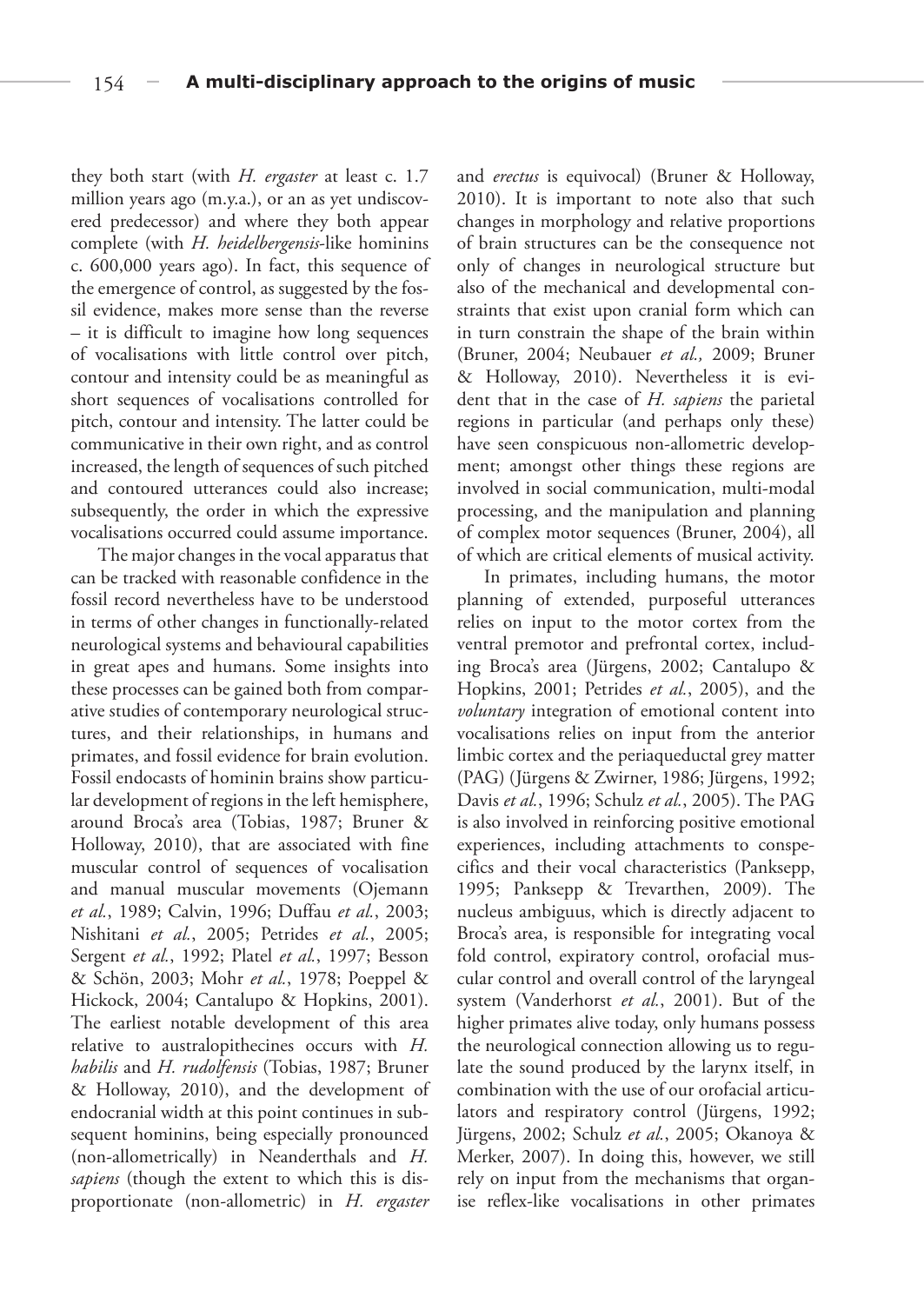(Schulz *et al.*, 2005), reinforcing the idea that human vocal behaviour, although unique today amongst higher primates in its degree of voluntary control, built upon the existing system for vocalisations communicating emotional state and arousal.

So the ability to perform emotional vocal expression involving orofacial control and laryngeal activation, in response to external stimuli and internal affective state, seems to have been present in all primates on the lineage between rhesus monkeys and humans, but unlike other primates we are capable of vocal behaviour which involves voluntary control of the larynx, voluntary control and planning of the *structure* and *complexity* of vocal utterances, and a capacity for learning complex vocal patterns by imitation *and by invention* . Over the course of our evolution we have developed the monosynaptic neurological pathways necessary for this control, most likely since our divergence from the essentially ape-like australopithecines, and before our last common ancestor with Neanderthals, around 600,000 years ago.

Some features of auditory perception are obviously very ancient, being present in mammalian audition generally. One of these is the preferential perception of the so-called 'natural auditory categories'; these are also universal features of human speech sounds (Kuhl, 1988). This suggests that these qualities of vocalisation were tailored to the capabilities of the auditory system: as hominins developed the ability to control their vocalisations in order to communicate, there would have been strong selective pressure to be able to vocalise using these sounds that are most easily perceived by others. It would seem that audition, specifically the existence of 'natural auditory categories', was initially responsible for the formation of particular vocalisation properties, and that the mechanisms for perceiving such phonemic categories were in place in our hominin ancestors long before they were capable of actually producing articulate linguistic speech.

By contrast, other features of human auditory function appear to have faced significant selective pressure as a consequence of hominin vocalisation capabilities. For example, the human primary auditory cortex produces the greatest electrophysiological response to sounds in the 400Hz-4KHz frequency range, which is the range most useful for perceiving human speech sounds (Liégois-Chauvel *et al.*, 2003). At the physiological level, in marked congruence with the physiological evidence discussed above regarding the evolution of vocalisation anatomy, the anatomy of the middle and inner ear of hominins first shows significant changes towards a human-like form with *H. ergaster* (Spoor *et al.*, 1994; Spoor & Zonneveld, 1998). As with the vocalisation anatomy, this inner ear anatomy seems to be essentially modern-like by the time of *Homo heidelbergensis*: Martinez *et al.* (2004) show that this species (on the basis of five specimens from Sima de los Huesos, Atapuerca, Spain) also possessed middle ear anatomy which, like that of modern humans, was especially sensitive to the range of sound frequencies that are particularly salient in human speech vocalisations. Furthermore, the stapedius muscles of the middle ear in humans contract to reduce the movement of the stapes bones on the eardrum during vocalisation, and thus reduce the intensity of perception of our own vocalisations. This reduces the extent to which our own vocalisations obscure prevailing environmental sounds (Borg & Counter, 1989), and this ability would have become increasingly important as the length and range of vocalisations increased with the evolution of vocal anatomy. It is clear that aspects of our voluntary vocal sound-production capabilities and our auditory perceptual capabilities faced important selective pressures to co-evolve with each other in the context of maximising information extraction from these stimuli, and that these were essentially modern-like by the time of *H. heidelbergensis*, and thus likely our last common ancestor with Neanderthals.

The above and other evidence (for more detail see Morley, 2012, 2013) indicates that the possession of a vocal tract anatomy capable of producing sounds of variable pitch and extended duration has a very ancient evolutionary heritage. Rationales for the evolution of the human vocal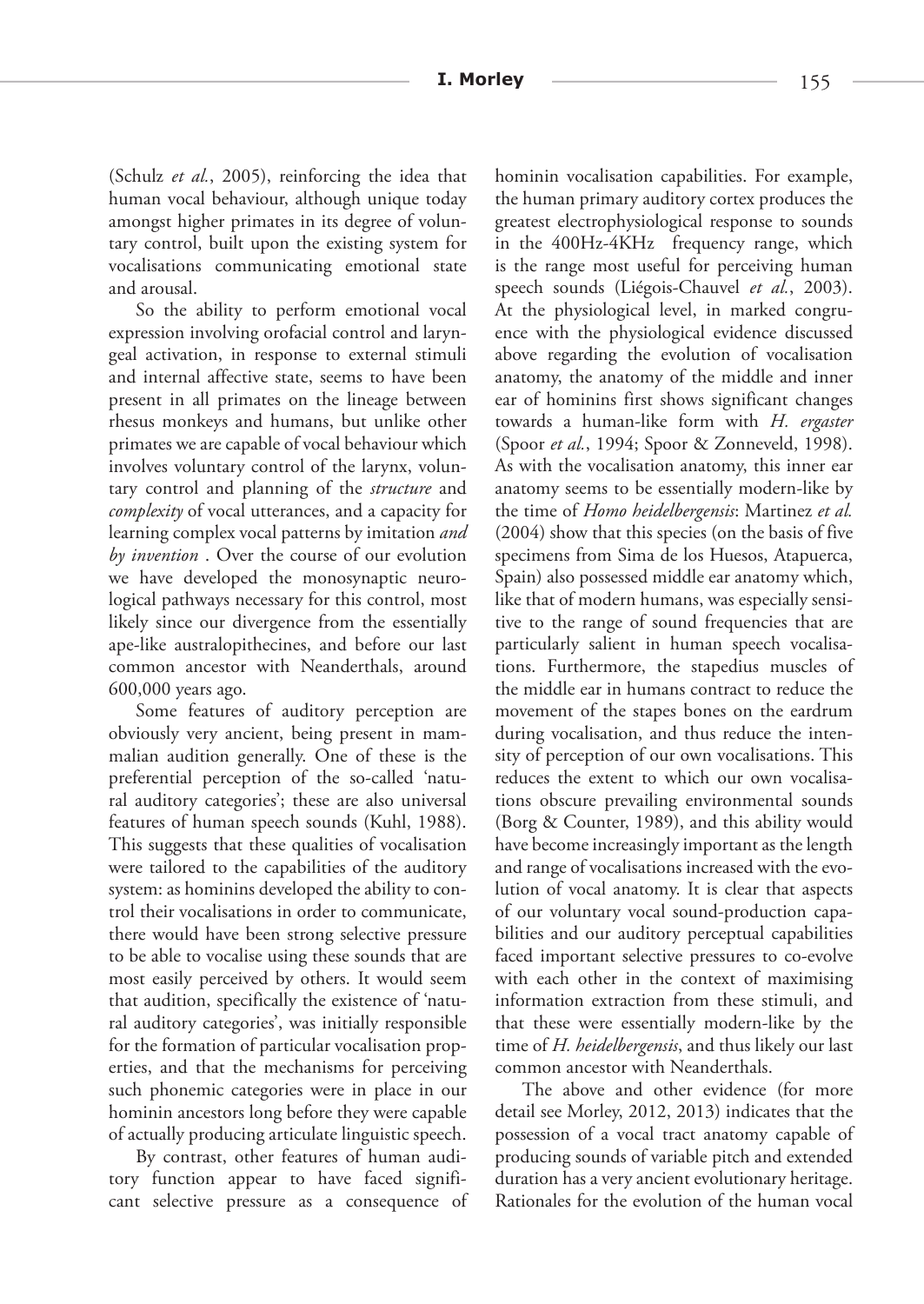tract have to account for the fact that it has developed in such a way that it allows us not only to produce a greater range of sound frequencies, but also to have very fine control over the entire range of those frequencies. They also have to account for why we are so sensitive to these frequency variations in utterances (their prosodic content). These elements of our vocalisation capabilities have very important communicative roles.

A fuller understanding of the emergence of vocalisation capabilities requires that we look at other sources of evidence too, and establish what their mutual implications are. What other evidence is there for control over the vocal system? And what is the use of vocalisations which are controlled for pitch and contour?

# **Tonal communication and speech: relationships and evolution of the neurology for the production and perception of vocal communication**

Whilst humans have developed the specialised ability to voluntarily control the duration, structure and complexity of vocalisations, with precise control of the larynx and orofacial musculature, the process of vocalisation nevertheless relies on activation of deep-rooted and evolutionarily ancient instinctive emotional motor control neurology used in all primate vocalisations. These systems are involved in human vocalisations of all types (Jürgens, 2002; Schulz *et al.*, 2005; Snow, 2000).

In humans today the *production* of both vocal melodies and speech contours expressing emotion and intention (speech prosody) draw upon related structures (concerned with affective-tonal vocal production) (see above), but semantic elements of linguistic speech draw upon different, specialised, neurological structures (related not to the physical act of carrying out the vocalisation, but to the expression and comprehension of its meaning) (Marin & Perry, 1999).

Similarly, the *processing* of tonal content in both speech and music seems to rely on the same structures as each other: it appears that the

ability to discriminate intonation patterns in speech (prosody) uses the same pitch discrimination mechanism as is used for pitch processing in music (Zatorre *et al.*, 1992; Patel *et al.*, 1998; Brust, 2003), but that the use of this mechanism by music is very refined, more refined than modern linguistic speech requires (Ayotte *et al.*, 2002). These mechanisms are located predominantly in the right hemisphere temporo-parietal region, in the superior temporal gyrus and frontal areas, with neurons in the right auditory cortex being especially tuned to pitch perception (Zatorre, 2003). The analysis of emotional tone content in speech seems to rely on activation in the right inferior frontal lobe, as well as evolutionarily ancient sub-cortical structures in the right hemisphere which are also used for processing emotional content in facial expression (Karow *et al.*, 2001; Belin *et al.*, 2004).

In terms of processing, whilst neurons in the right auditory cortex seem to be especially sensitive to spectral (tonal) information in auditory stimuli, those in the left auditory cortex seem to be especially sensitive to temporal information (Zatorre, 2003). Left hemisphere areas are also implicated in the capacity to perform planned sequences of complex muscular movements of rhythmic behaviour. These are important functions of Broca's area and the areas around it in the left hemisphere (see above), and these functions also form an important component of oral/praxic ability (Alcock *et al.*, 2000). The left hemisphere appears to be dominant with regard to semantic verbal meaning and syntactic sequencing and relationships (Benson, 1985); phoneme analysis relies on activation in the left inferior frontal lobe (Buchanan *et al.* 2000), and current anatomical evidence suggests that linguistic processing relies also on some input from sub-cortical structures in the left hemisphere (Karow *et al.*, 2001; see also Schulkin, 2013).

So both music and language functions use both left- and right-hemisphere structures; certain sub-functions of music and language seem to be shared, whereas functional lateralisation does seem to be the case for others (e.g. Borchgrevinck, 1982; Schweiger, 1985; Marin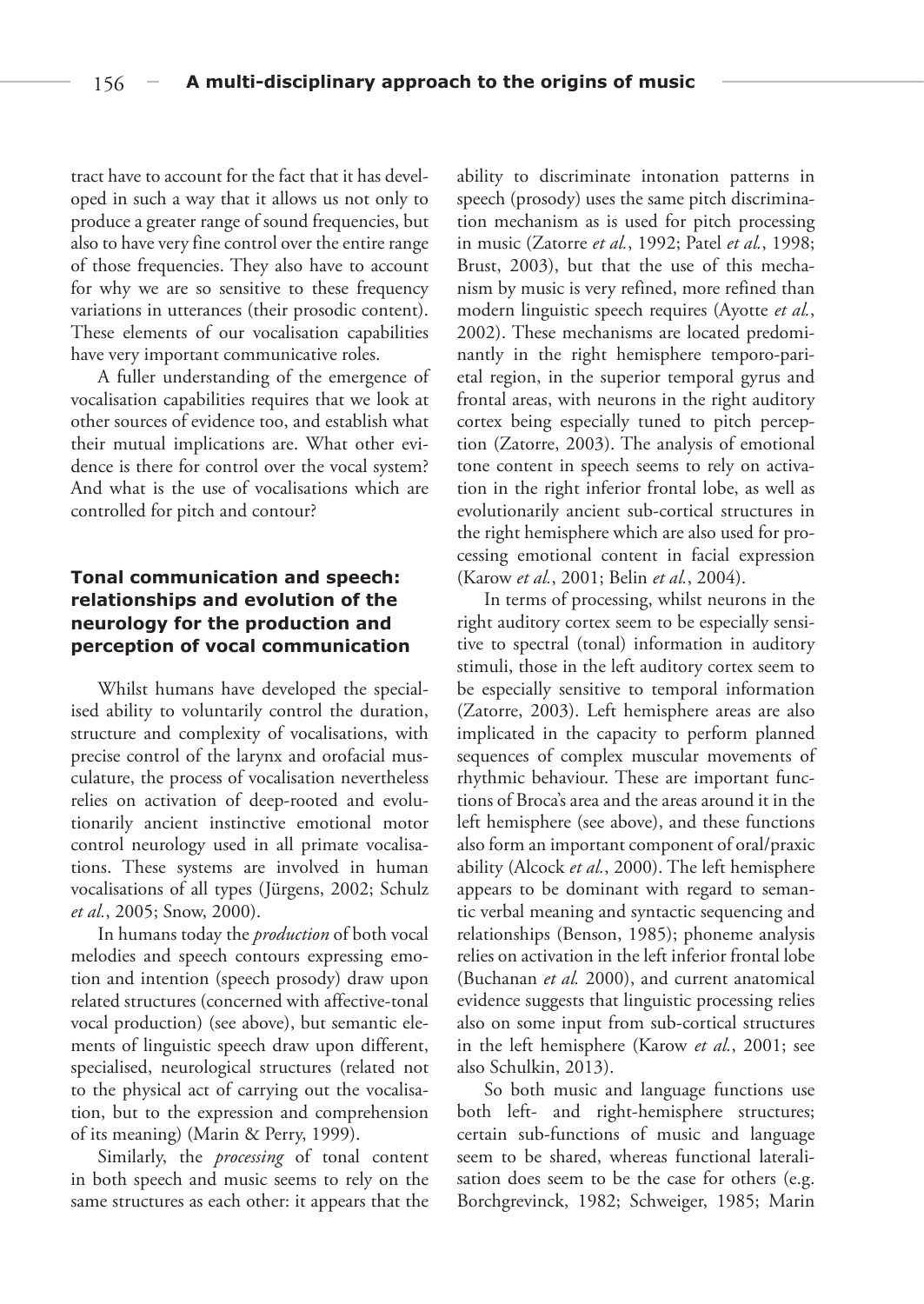& Perry, 1999; Brust, 2003). In particular, areas in the right hemisphere appear to be responsible for processing and production, in both melody and speech vocalisation, of prosodic melody, pitch control, tonality of singing, timbre processing and voice recognition (e.g. Benson, 1985; Bogen, 1985; Brown *et al.*, 2006; Brust, 2003). Left hemisphere regions appear to be implicated in production and processing of semantic verbal meaning and syntactic sequences, as well as rhythmic production and perception, planning and executing complex muscular sequences, and some aspects of conscious auditory analysis (e.g. Benson, 1985; Falk, 2000; Karow *et al.*, 2001; Besson & Schön, 2003; Brown *et al.*, 2006).

It is important to note that whilst some of the structures involved in specific aspects of auditory processing appear to be specifically lateralised to the left or right hemisphere, the overall process of sound perception involves activation of structures in both hemispheres, and in some cases specific tasks themselves also involve bilateral activation, albeit with some degree of bias towards greater activation in one hemisphere or the other. As Trevarthen (in press) emphasises, the specialisations exhibited by the two hemispheres (as evidenced by scanning technologies and studies of the effects of commissurotomy, where the connections between the two hemispheres in the corpus collosum are severed) have to be understood in terms of how they in fact work together. "In the normal brain of an individual the hemispheres work in tight partnership. The intuitive response to experience and the evocation of imagery linked to phenomenal reality by metaphor, on the one hand [right hemisphere functions], and verbal analysis and prescription of aesthetic judgements, on the other [left hemisphere functions], are two natural brain systems that develop as complements in the making of language, technology and art" (p. 10). It is in the contexts of their working together that cultural experience can be mastered, allowing effective participation in social life (Trevarthen, in press). This is particularly manifest in the case of musical activities: "…the lexicon of speech is limited for representation of the quality of imagination, and it seeks aid from expressive gesture,

intonation and metaphor. Musical communication, which is universal among humans, serves to express affective relations and to establish a sense of belonging to a community of vital agents who share emotional appraisals of companionship in experience, from infancy (Malloch & Trevarthen,  $2009[b]$ )." (p. 11).

The process of instigating vocalisation draws upon deep-rooted structures involved in tonalemotional expression, and the perception of emotional content in tonal information also involves structures that are used for extracting emotional information from other sensory signals – i.e. other modes of emotional expression (Karow *et al.*, 2001). The specialised functions involved in linguistic verbal meaning have emerged later than these systems, apparently building upon some of the same structures in the left hemisphere that are required for the performance of planned sequences of complex muscular movements, including both vocalisation (through laryngeal and orofacial muscular control) and rhythmic behaviours (Alcock *et al.*, 2000; Besson & Schön, 2003).

So it is far from clear that any of the neurological structures that are used in processing the various aspects of musical stimuli are uniquely dedicated to that purpose, although it certainly appears that at least some of these structures have become finely tuned to the considerable processing demands of musical stimuli (Marin & Parry, 1999; Zatorre, 2003; Brown *et al.*, 2006). Vocal tonal production and the processing of tonal information each use a combination of both evolutionarily ancient structures involved in primate emotional vocal signalling, and structures which (whilst also used for other forms of communication) have become finely-tuned to the demands of musical activity. The structures that are used for music production and processing are also used in producing and processing aspects of other forms of communication, but this combination of neurological structures, and the interaction between them in producing and processing musical signals, represent a perhaps uniquely specialised combination of use of those mechanisms in the context of musical activities.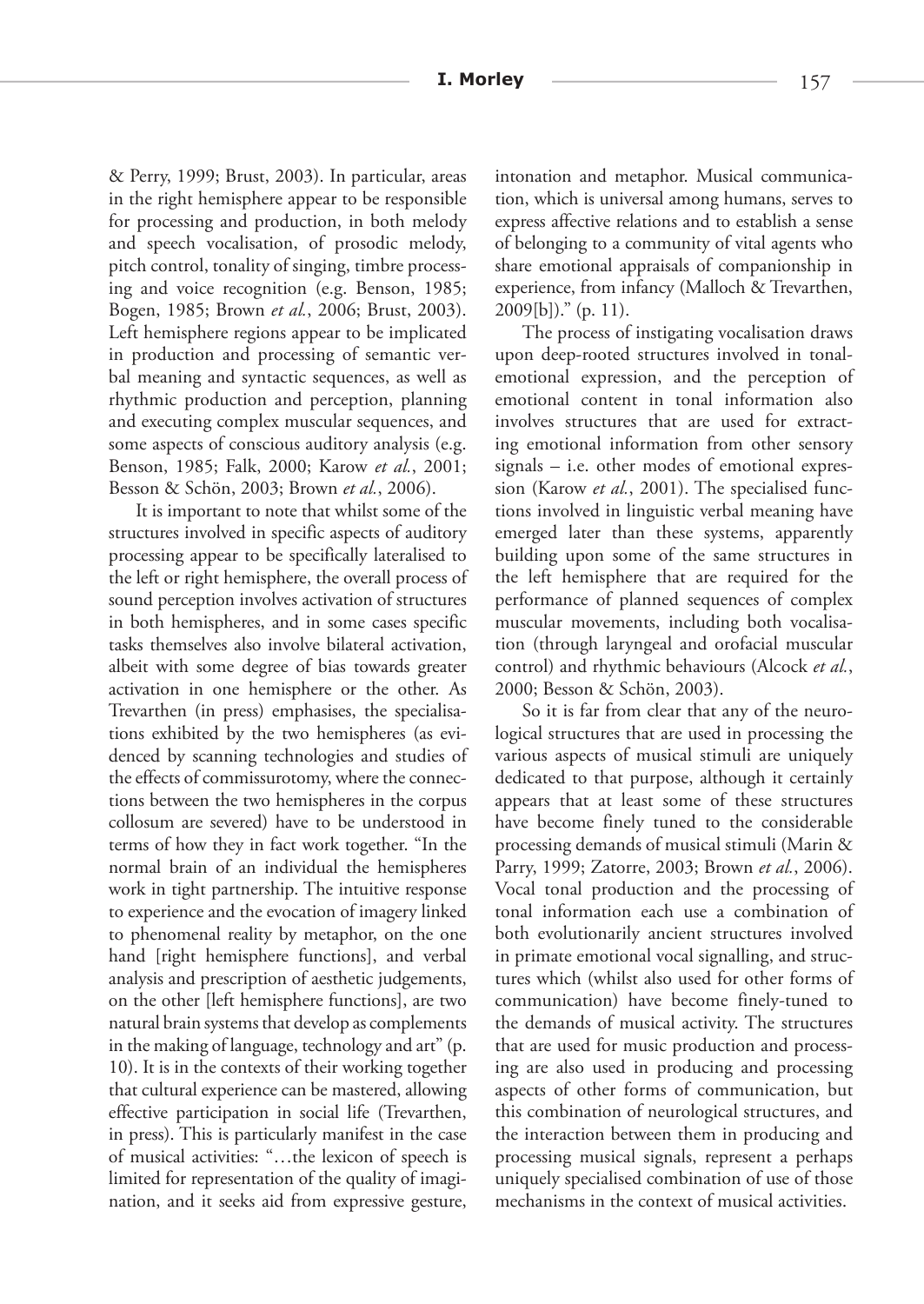Indeed, following their review of a large body of research, Marin & Perry (1999) proposed that "The close correspondence between the networks of regions involved in singing and [linguistic] speaking suggests that [linguistic] speech may have evolved from *an already-complex system for the voluntary control of vocalisation*. Their divergences suggest that the later evolving aspects of these two uniquely human abilities are essentially hemispheric specialisations" (1999, p. 692 – emphasis added). The extent to which music and language processing overlap and share neural resources in adults and children (Patel, 2003; Koelsch *et al.*, 2003; Schön *et al.*, 2004; Koelsch *et al.*, 2005) lead Koelsch and Siebel to conclude that "it appears that the human brain, at least at an early age, does not treat language and music as strictly separate domains, but rather treats language as a special case of music." (2005, p. 582).

The fact that the various elements of musical activities draw upon cognitive mechanisms that are also used in similar ways during other activities – or *vice versa* – does not undermine the importance of musical activity in an evolutionary perspective, its relevance to the development of human cognition, or its importance in human behaviour; on the contrary these overlaps can emphasise its fundamentally important relationship with other critical aspects of human cognition and behaviour. This in itself has great implications for the role of evolution in the shaping of musical capabilities and the role of musical capabilities in the evolution of other aspects of human behaviour. We can look more closely at some of the overlaps between aspects of musical processing and the processing of other sound information, including speech; these relationships may provide some insight into how and why the functions emerged and developed.

# **Innate capabilities and nonlinguistic vocal communication: some insights from developmental psychology and primate vocalisation**

Human infants are born with abilities fundamental to musical processing, including the perception of frequency, timing and timbre,

and are able to extract different emotional content from vocalisations, on the basis of tone and rhythm alone (Fernald, 1989, 1992; Trehub, 2003). In the emotional state that they express, some vocal sounds and frequency changes are fundamental, invariant across cultures, and even species (Morton, 1977, 1994; Scherer, 1985, 1986; Trainor *et al.*, 2000; Greiser & Kuhl, 1988; Fernald, 1992b, 1993; Werker *et al.*, 1994; Kitamura *et al.*, 2002). Part of the reason for this is that facial expression has a fundamental influence on vocal quality, as orofacial musculature helps determine properties of vocalisation such as frequency and vowel duration (e.g. Tartter, 1980; Falk, 2004b). This correlation between facial expression and vocal quality is shared by our nearest primate relatives, and similar correlations between vocal sound and emotional expression are also exhibited by several other species (Morton, 1977; Falk, 2004b; Bermejo & Omedes, 1999); this association evidently has an evolutionarily ancient provenance. Given the universality and innateness of certain fundamental facial expressions and the correspondence between these and characteristics of vocalisations, we can also expect characteristics of particular emotional vocalisations to be universal and innate too. We use facial affect and vocal affect to inform about the content of each other, inter-dependently within both production and perception (DeGelder & Vroomen, 2000; Belin *et al.*, 2004).

The universality of the vocal sounds and frequency changes that express particular emotions is especially evident in infant-directed (ID) speech, where the exaggeration of these elements of the vocalisation is a characteristic feature. ID vocalisations can tell us a great deal about the nature and role of the prosodic elements of speech and their relationship to musical melodic behaviour, as many of the properties of ID speech are shared with music. There are numerous parallels in terms of variable pitch contour, high rhythmicity, repetitive motifs, and the communication of affect, modulation of arousal, and eliciting of attention and affective response (e.g. Fernald, 1992a,b, 1993; Trehub *et al.*, 1993; Werker *et al.* 1994; Papousek, 1996; Lewkowicz, 1998;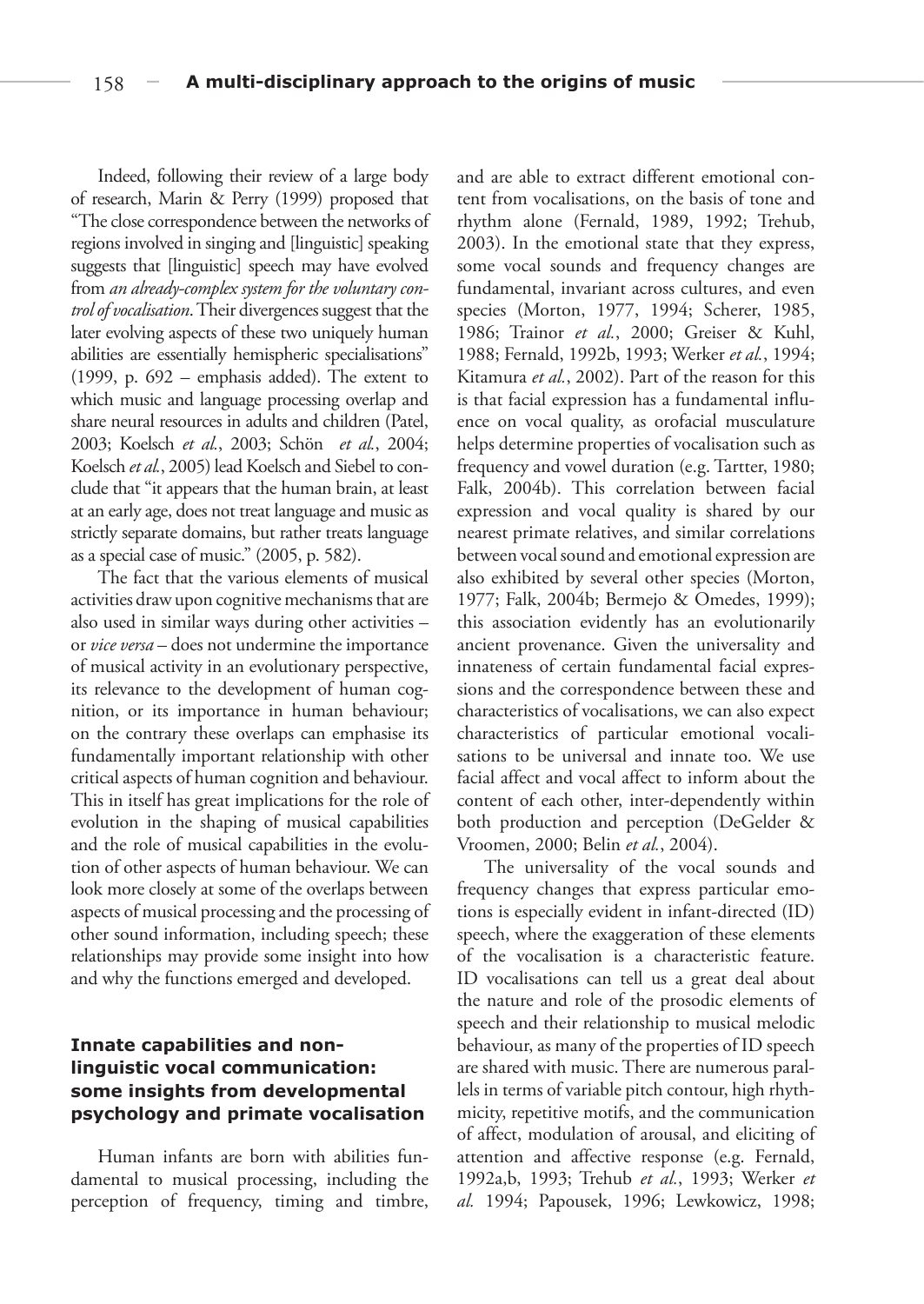Dissanayake, 2000; Mang, 2000; Trainor *et al.*, 2000; Falk, 2004b). It should be noted that the characteristic features of ID speech are also characteristics of the tonal (non-linguistic) elements of adult-directed (AD) speech, and they apparently share the same foundations and roles in emotional expression (Trainor *et al.*, 2000; Lavy, 2001). Vocalisations produced by pre-school children themselves are often difficult to classify as either linguistic or musical (Mang, 2000).

It seems that the best explanation for the shared prosodic pitch and tempo-related properties of emotional speech (ID and AD) and music is not that they are borrowed from one to the other, in either direction, but are, and always have been, a shared fundamental component of both. The music-like characteristics of ID vocalisations act upon cognitive-perceptual mechanisms that respond emotionally to emotional cues, and the characteristics of musical stimuli act upon the same mechanisms, not because these responses of the perceptual mechanisms are perpetuated into adulthood, but because their *function* is to respond in this way to these cues in *all* vocalisations, ID and AD. This emotional response to emotional cues is the foundation of empathy and successful interpersonal interaction, and musical stimuli act upon the mechanisms responsible as a reified form of the cues inherent in human emotional interaction. Response to such cues is as essential in adulthood as in childhood and infancy – but the use of those cues towards infants is more pronounced as a consequence of the need to develop and nurture those all-important interactive skills. Both music and planned use of vocalisation (especially ID but also AD) make use of an innate set of emotional responses to particular properties of vocalisations – properties of vocalisations that were extended from the communicative vocalisation activities of our primate and later hominin ancestors.

Already important in forming and maintaining social relationships amongst other primates (e.g. Elowson *et al.*, 1998a,b; Richman, 2000; Geissman, 2000; Gros-Louis, 2002), and likely our last common ancestor with them, it has been argued that such vocalisations increased in importance in our lineage initially due to the need to increase the efficiency of physical grooming activities (e.g. Aiello & Dunbar, 1993; Dunbar, 1998; Kudo & Dunbar, 2001), subsequently coming to be used in broader spheres of behaviour, though nevertheless maintaining a core role in the formation and maintenance of social relationships – as, indeed, full linguistic speech still does today (Emler, 1992; Dunbar *et al.*, 1997; Dunbar, 1998). In the case of four primate genera (*Indri*, *Tarsius*, *Callicebus* and *Hylobates*) 'singing' vocalisations additionally have a role specifically in reinforcing existing pair-bonded relationships, with both males and females singing and sometimes duetting (Geissman, 2000). Note that these behaviours do not seem to be used to 'woo' prospective mates, but occur between the members of an established mating pair. It seems that such activities are correlated with activities that *increase* pair bonding; Geissman & Orgeldinger (1998) observed that in ten siamang groups 'duetting activity was positively correlated with grooming activity and behavioural synchronisation, and negatively correlated with interindividual distance between mates' (Geissman, 2000, p. 111), suggesting that the activity is indeed related to the strength of pair bonds. Interestingly all known singing primate species are thought to have a monogamous structure, and this also applies to those bird species that duet (Geissman, 2000). To Geissman, 'This suggests that the evolution of singing behaviour in primates and of duet singing in general are somehow related to the evolution of monogamy' (p. 112); i.e. to the maintenance of a strong pair bond with a single other individual of the opposite sex – although its positive pair-bonding effects need not be limited to this context. Because the four groups of primates that sing are not closely related, in Geissman's view it is likely that this trait evolved independently four times in these genera (through convergent evolution), and he suggests that the same happened in hominins subsequently.

Several authors have proposed ways in which linguistic communicative systems may have emerged from such earlier forms of vocal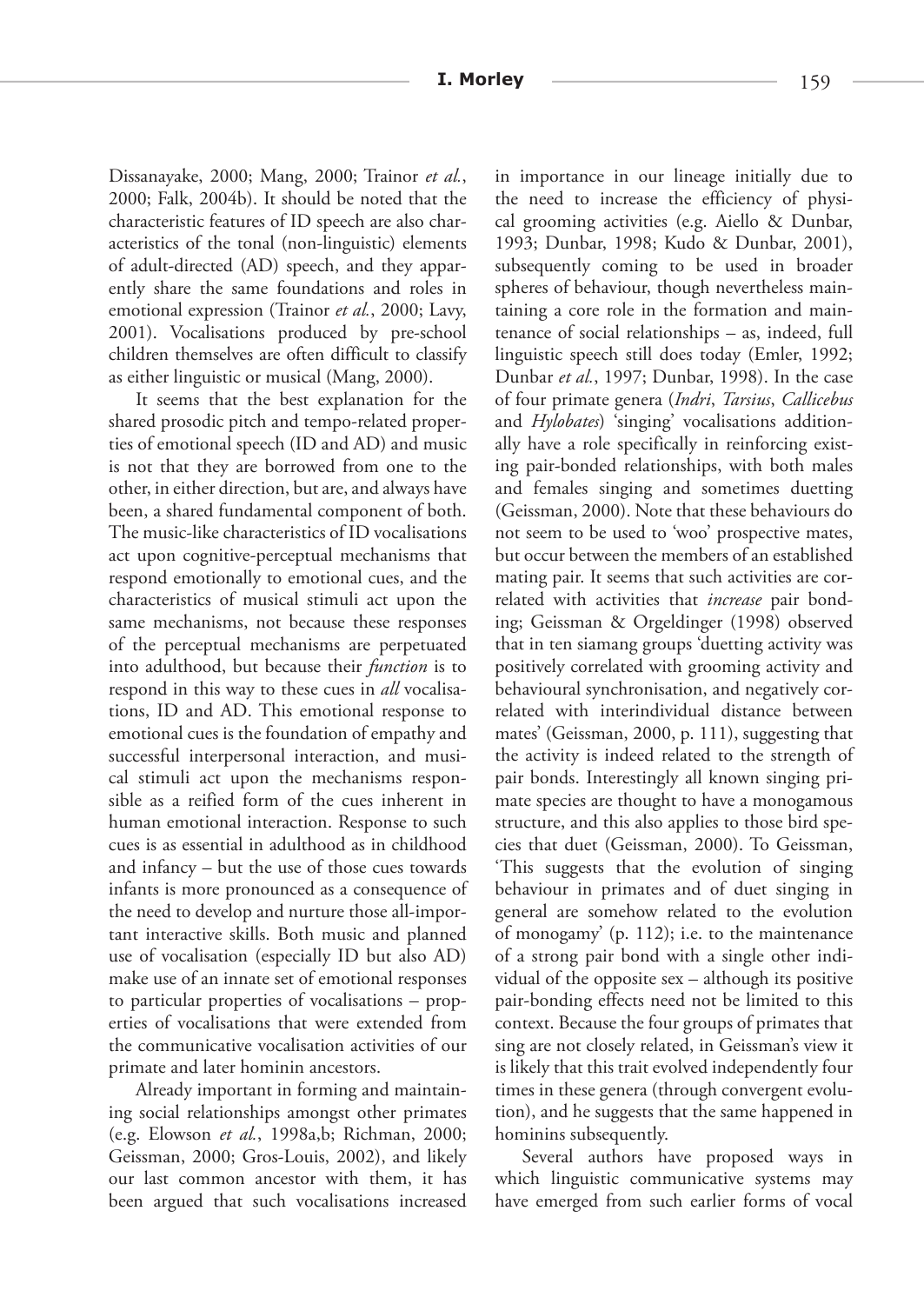communication. Linguistic speech and melody share common features in the form of intonational phrasing and combinatorial syntax, and share a 'phonological level' of meaning, an 'acoustic mode' involving emotive meaning and interpretation (Brown, 2000) – what might be termed 'intonational semantics'. Whilst music often does use the full range of sounds producible by the vocal tract, full language does not need to use the whole range to communicate effectively, as linguistic structures provide an additional source of semantic content and disambiguate meaning. This would not have been the case for pre-syntactic, pre-lexical forms of vocal communication. Tonal-contoured units expressive of affective state could partition into more discrete, smaller units (Wray, 1998) or become combined into progressively larger globally-contoured units (Brown, 2000), or both. In either case, what must have emerged in the course of the evolution of pitched-contoured vocalisations is an *increased range and increased control* of pitch contour, allowing greater vocal versatility, expressiveness, and thus efficiency, in proto-linguistic vocal affective communication. This need not have emerged as a new system of vocalisation initially, however; instead, it probably built upon the type of limited pitch control already used for emotive-tonal-social vocalisation amongst higher primates. The selective advantages associated with the possession of such capabilities, such as the formation of optimal co-operative, mating and parent-infant relationships would have resulted in the continued refinement of such capabilities through the evolution of the vocal tract and control over it, through the lowering of the larynx and increased innervation of the associated laryngeal and upper vocal tract musculature described above.

In these circumstances, the socially-important emotionally-communicative elements of such vocalisation would have remained the dominant element initially, with iconic and then abstract (symbolic) lexical associations subsequently increasing in importance. It is the latter – iconic and abstract lexical content – which relies on symbolic and analogical capacity and

probably would have been a late-emerging element of communication, perhaps not prior to *H. sapiens*; the former – emotionally-communicative elements – do not rely on symbolic capacity, and would have been beneficial at a much earlier time. Even with the emergence of full lexical and syntactic language, the social-affective communicative foundations of prosodic contour remain a fundamental element of vocal communication – the same elements of vocalisation that form a foundation of melodic musical behaviours.

## **Gesture, timing and emotional communication: the integration of bodily gesture, vocal gesture, rhythm and emotion**

Facial expression, or facial gesture, and vocalisation, or vocal gesture, are two facets of an interrelated system for the physical expression of emotion. This system also incorporates corporeal gesture, or 'body language'. Gesture and speech are inter-dependent. Both are affected simultaneously in stutterers (Mayberry & Jaques, 2000), and gestural and vocal behaviours are interrelated from the earliest babbling in infants (Locke *et al.*, 1995; Messinger & Fogel, 1998; Trevarthen, 1999; Butcher & Goldin-Meadow, 2000; Masataka, 2000; Falk, 2004b). They can operate independently, but when the upper limbs are otherwise unoccupied they are sequestered into speech-related gesture (Mayberry & Jaques, 2000). Furthermore, it seems the perception, as well as production, of vocalisation can be linked with gesture, and this is true from birth (Trevarthen, 1999).

Common timing processes are involved not only in movements of the limbs, but also in speech and non-speech movements of oral structures, suggesting that there is a cognitive rhythmic motor coordinator that instigates such muscular sequences irrespective of the musculature that is used, and that the complex patterns of muscular gesture (in fingers, hands, arms, shoulders and joints) and in vocalisation (orofacial, laryngeal and respiratory musculature) are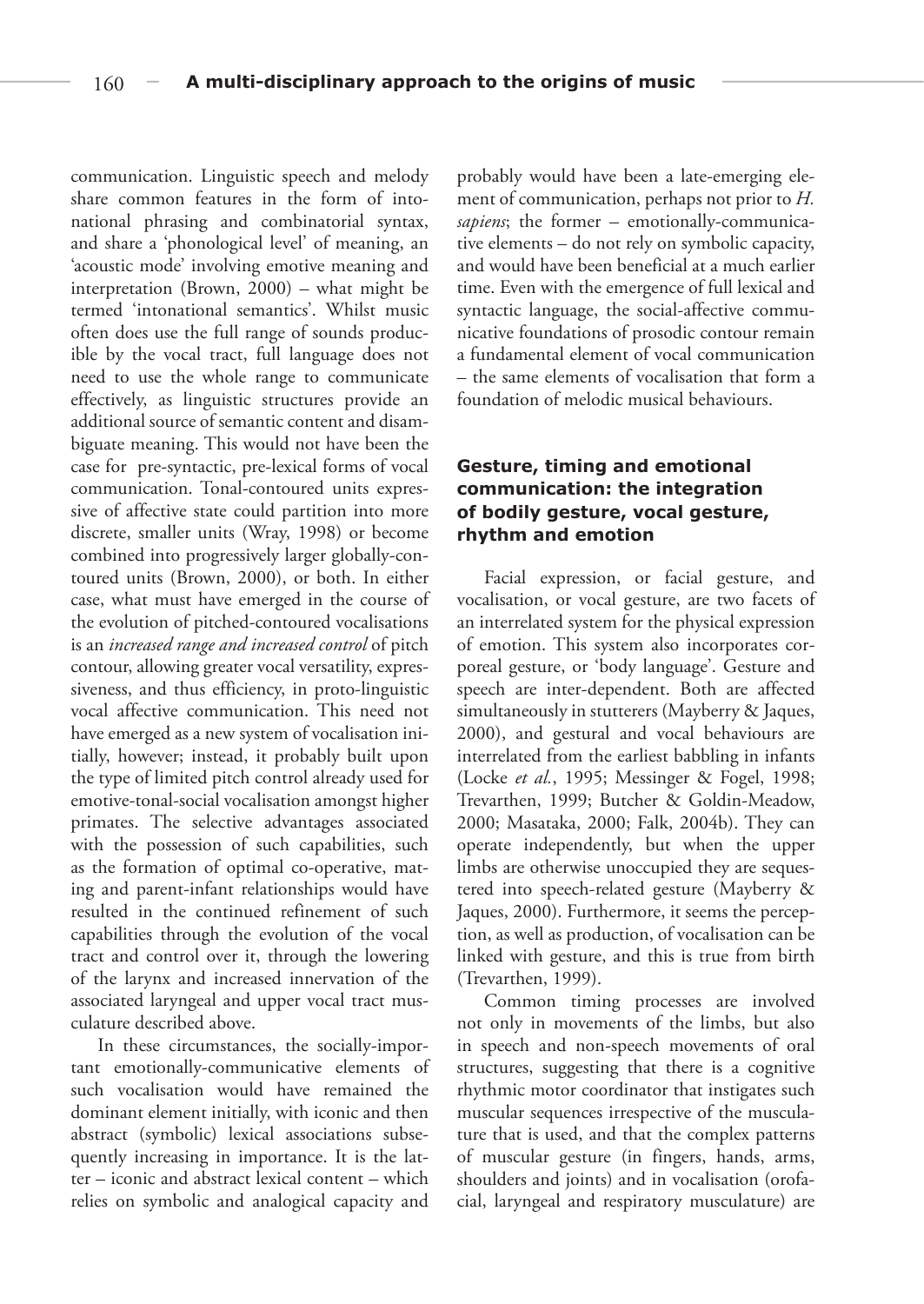co-ordinated (Franz *et al.*, 1992; Mayberry & Jaques, 2000). The concordance between gesture and speech is instigated early in the vocalisation process, by cyclical motor control, with gestural movements being associated with the nuclei of tone groups – prosodic rhythm – rather than the lexical elements of speech (McClave, 1994; Nobe, 1996; Mayberry & Jaques, 2000). This is also evident in the gestures accompanying infant vocalisations. These earliest gestures are emotive and rhythmic rather than iconic (which accords with the finding that gesture corresponds with prosodic rhythm rather than lexical content) (Trevarthen, 1999; Falk, 2004b) and only start to be used iconically (and in combination with words) when lexical behaviour has started to develop (Messinger & Fogel, 1998; Butcher & Goldin-Meadow, 2000).

Production of complex vocalisation relies on priming of the whole motor system (Blount, 1994; Feyereisen, 1997). Particular non-lexical vocal utterances (and non-linguistic content of speech) are accompanied by quite specific involuntary body-language; they share an affective origin in a system in which vocalisation and corporeal expression, or to put it another way, *vocal and corporeal gesture*, are intimately linked (Malloch & Trevarthen, 2009a). Note that this is at least equally applicable to body movements accompanying musical vocalisation, and vocalisation accompanying dance. There are not only shared neurological foundations between the ability to execute vocal and manual gestural sequences, but also a link between vocal and manual *rhythmic* capability (Franz *et al.*, 1992; Mayberry & Jaques, 2000). The capacity to perform rhythms, both manually and verbally, forms an important component of oral/praxic ability – detriments to one result in detriment to the other (Alcock *et al.*, 2000) – and this integration occurs whether utterances are linguistic or not (Franz *et al.*, 2000).

Although the production and perception of rhythm and melody involves some neurologically specialised and distinct areas of the brain which are in some respects independent of each other, there is also clearly important integration

of these systems, with rhythmic muscular movements being coordinated with prosodic elements of vocalisation in their production (McClave, 1994; Nobe, 1996; Mayberry & Jaques, 2000). Specifically, they are inter-dependent in the planning and execution of sequences of muscular movement associated with instigation of vocalisation, rhythmic physiological movement, and expression of emotional state in these media. The production and perception of tonal *content*  in vocalisations do not appear to require any input from rhythm-controlling systems in the left hemisphere, but the planning and execution of the muscular sequences themselves do.

Affective (emotional) content can apparently be interpreted equivalently in visual, auditory and kinaesthetic media, each of which can represent tension, release and particular emotions, underlining the cross-modality of affective expression and interpretation (Krummhansl & Schenck, 1997; Trevarthen, 1999; Mitchell & Gallagher, 2001). As noted, vocal quality is directly influenced by facial expression (Tartter, 1980; Tartter & Braun, 1994; Falk, 2004a,b), and the production of particular facial expressions and particular body postures actually causes us to experience some emotional response as a consequence (Levenson *et al.*, 1990). Furthermore, we tend to do this to some extent automatically when *witnessing* facial expressions and body language in others (Carlson, 1994; Wild *et al.*, 2001), and whether or not we fully physically manifest those expressions or postures ourselves, it is likely that action-observation-network neural firing occurs which replicates some of the brain response to adopting such a posture ourselves.

There seems to be a close interrelationship between the emotional-controlling elements of the limbic system and the areas responsible for the co-ordination of motor sequences and posture – the same systems that select and control movements also cause changes in the emotion-controlling elements of the limbic system (Trevarthen, 1999; Panksepp & Trevarthen, 2009). This can result in a self-directed feedback from movement into emotional state and, importantly, feedback and interaction between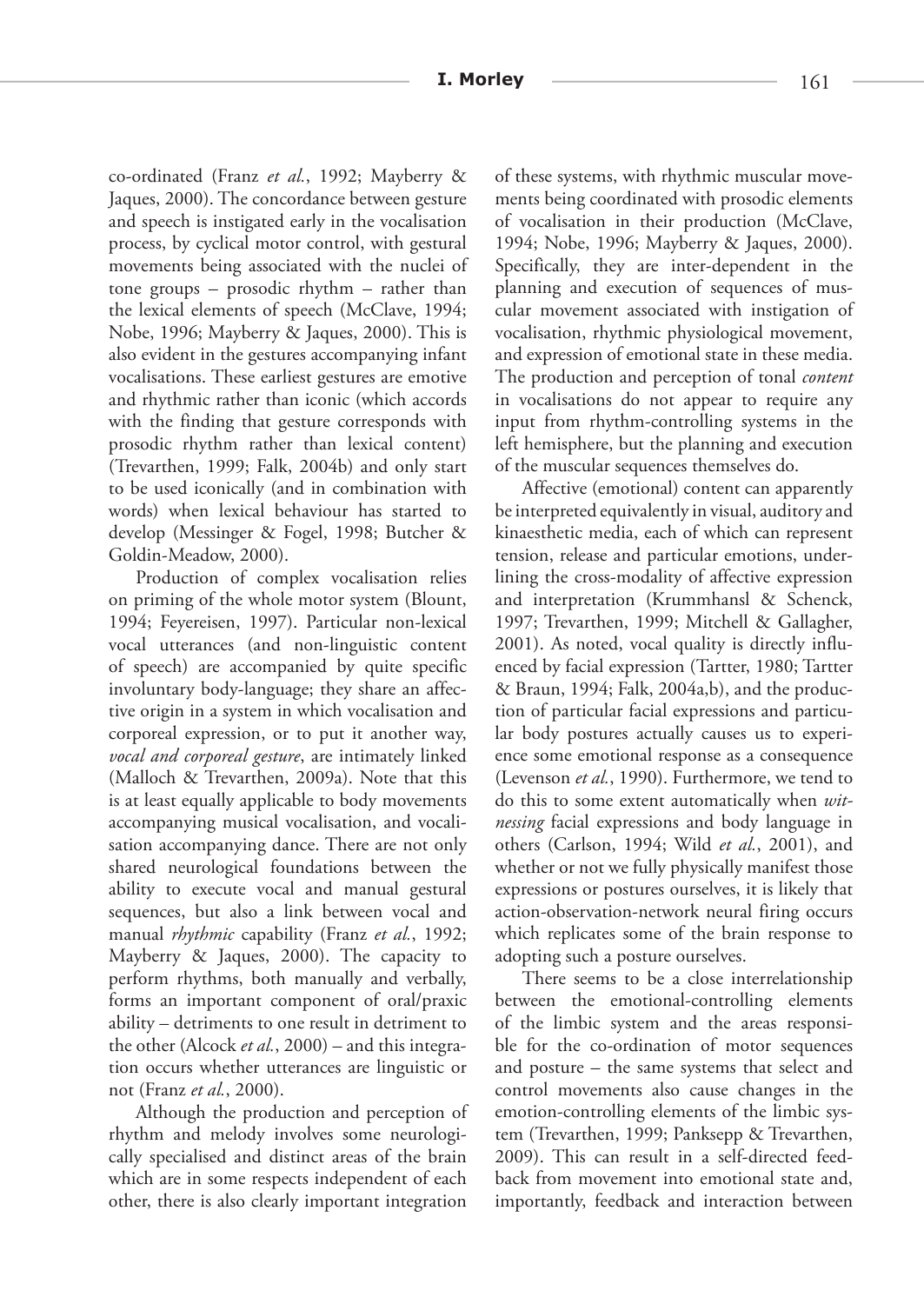individuals, in terms of synchrony of movement and of emotional state. In other words, this physiological-emotional feedback may occur not only during production, but also during *perception* of such a stimulus. This means that in producing, and even to an extent in perceiving, a particular sound we generate some emotional response in ourselves due to the kinaesthetic feedback from the physiology and neurology required to produce that sound. It also means that we should expect there to be some consistent correlation across all humans between our emotional response to particular sounds, and the facial expression required to produce them.

The interrelationships discussed above mean that as well as being able to observe such cues, we can empathically experience something of others' emotional state in mirroring them with our own bodies. Musicality and rhythmic movement involve deliberate control and sequencing of this system, requiring us to adopt particular expressions and poses in the creation of the stimulus, to carry out particular vocal, facial and corporeal gestures, and furthermore they encourage the adoption of equivalent forms of these between individuals, which leads to a sharing of emotional state. Such reactions occur automatically whether one is fully participating in musical activity over all modalities, or only one (e.g. listening).

However important these inter-relationships are, solely producing or perceiving these stimuli is not enough to participate fully in musical activities. The ability to entrain – to synchronise movement with an internally- or externally-generated pulse – is a critical component of musical participation. Changes in frequency have direct effects on arousal level, and a consistent frequency can effectively moderate level of arousal too (Molinari *et al.*, 2003; Turner & Ioannides, 2009). Although they appear not to have the level of coordination to match beats exactly, infants engage in rhythmic movement in response to rhythmic stimuli, their movement rate correlating with rates in the stimuli, and their level of synchronisation positively correlates with positive emotional response (Zentner & Eorola, 2010; see also Provasi & Bobin-Begue, 2003; Kirschner & Tomasello,

2009). The ability to genuinely engage in entrainment may be directly related to the development of the abilities for sophisticated mimicry of gesture and corporeal expression, as well as having implications for abilities in turn-taking (critical in social interaction) and holding expectations about future events on the basis of patterns of events (Jones & Boltz, 1989; Bispham, 2006; Clayton *et al.*, 2005; Patel *et al.*, 2009).

The process of entraining may be *co-operative* or *subservient*, or some combination of the two (Clayton *et al.*, 2005), and has the potential to allow both 'losing oneself' in the stimulus, and/or a profound sense of physical cooperation, and synchronisation of arousal. Many musical experiences feature a powerful combination of both these effects, as individuals cooperatively (symmetrically) entrain their movements with each other whilst both entraining subserviently (asymmetrically) to music being played. The value of this experience is related also to the physicality of bodily gesture – the physical expression of emotional state – as well as direct overlaps in the mechanisms for the perception and production of musical stimuli, outlined above. Entrainment in the experience of music makes systematic use of our systems for understanding the emotional states and intentions of others through physical gesture, and is an inherent part of all musical experience.

It is tempting to intuitively view rhythm systems and melody systems as unrelated functions that have *come to be used together* in musical contexts over the course of the development of musical capabilities in humans, but this would seem to be inaccurate, artificially separating these systems. Whilst they clearly do rely on some specialised processing mechanisms, there are fundamental overlaps between them in that vocal control, rhythmic muscular movement, bodily gesture and emotional expression all rely on integrated systems which are activated in both production and perception of musical stimuli. Musical experience relies upon systematic use of a gestural system, including vocal tonal gesture relying on rhythmic cyclical muscular control, which exists to allow the expression of emotional state and the understanding of emotional state in others.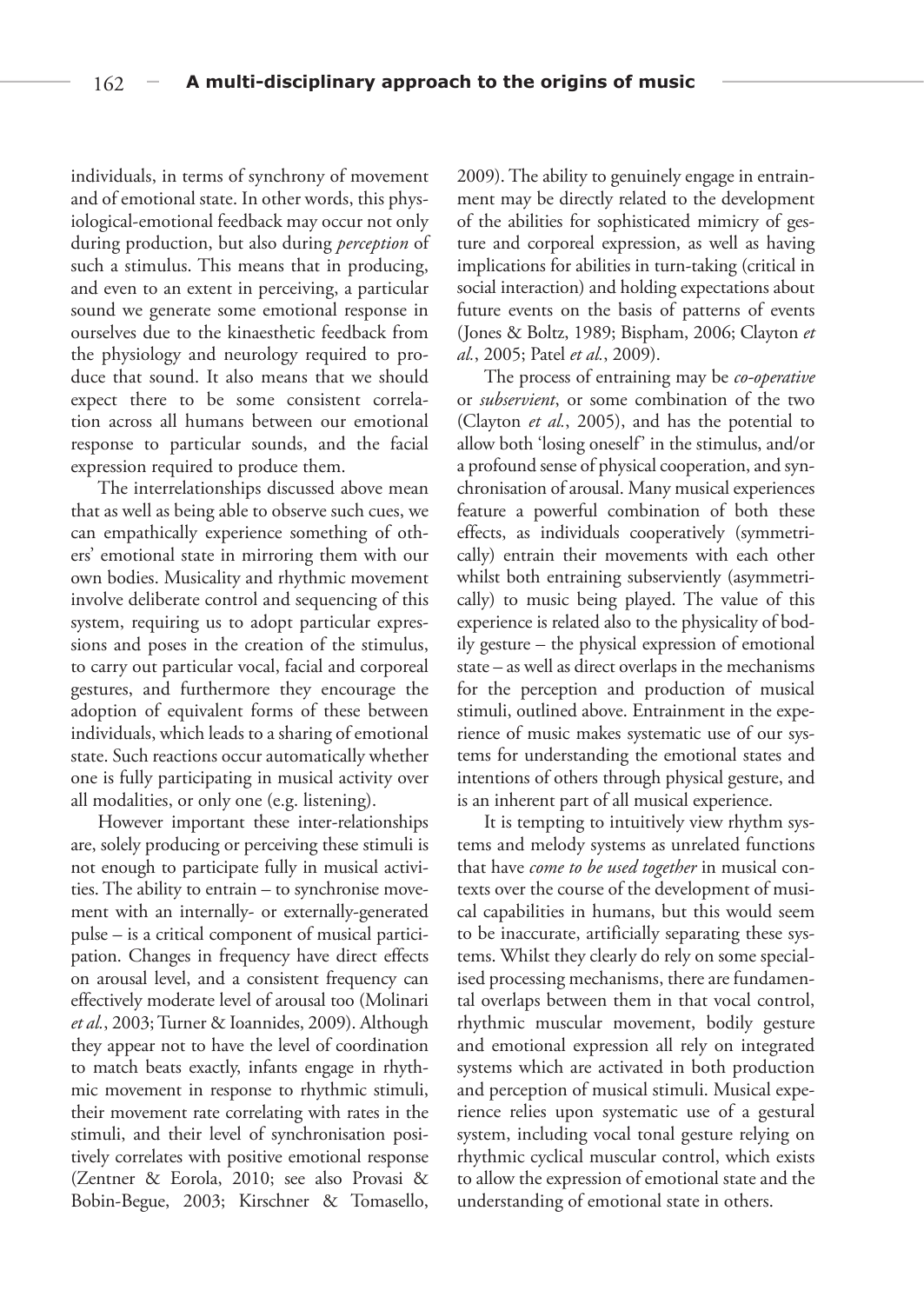Music elicits emotional responses in listeners for a variety of reasons, in addition to the emotional reactions to tempo, prosody and gesture mentioned above. Musical stimuli can induce an emotional response both with and without conscious cognition of why it has done so, due to inherent properties of the music itself, and how it is processed (e.g. Juslin & Sloboda, 2001; Lavy, 2001; Steinbeis & Koelsch, 2008). Some emotional responses can be elicited as a consequence of learned associations with particular circumstances from our own experience, for example, others as a consequence of direct resemblance to ecological phenomena to which we have instinctive or conditioned responses (Juslin & Sloboda, 2001; Cross, 2003a). Properties of musical stimuli can elicit genuine physiological reactions equivalent to those elicited by emotional expression in other media, such as changes in respiration, heart-rate, temperature and tingling, and they are processed by many of the same mechanisms (McFarland & Kennison, 1989; Sloboda, 1991, 1998; Panksepp, 1995; Krummhansl, 1997; Nyklicek *et al.*, 1997; Panksepp & Bernatsky, 2002; Blood & Zatorre, 2001; Trainor & Schmidt, 2003). Some of these reactions are caused by neurochemicals that are related to the formation of social bonds, reduction of separation anxiety and seeking of reward and gratification (Blood & Zatorre, 2001; Trainor & Schmidt, 2003; Menon & Levitin, 2005; Panksepp & Trevarthen, 2009).

It will be clear from the preceding discussion that some of the very significant causes of emotional response to music are a consequence of the processing of music by, and its stimulation of, auditory and kinaesthetic mechanisms associated with interpersonal interaction. Musical stimuli can be interpreted as having human-like properties (Watt & Ash, 1998; Davies, 2001; Lavy, 2001), and can have similar effects to interacting with a person, through being processed using mechanisms related to the interpretation of meaning in interpersonal interaction. The contours of musical stimuli can have much in common with physical (including vocal) expression of emotional state, stimulating the interpretation of emotion across the other media that would normally be associated physically with that contour (Clynes, 1977; Scherer, 1991; Davies, 2001). The dynamic character of public physiological expression, and musical contour and tempo, are processed as part of the same system of expression with some of the auditory cues in music being interpreted *in the same way* as physiological and corresponding auditory expressions of emotional state (Wagner, 1989; Kappas *et al.*, 1991; Lavy, 2001).

We can react to such cues sympathetically, through recognising those emotional cues, or empathically, feeling a shared experience with the emotion detected, if it elicits the same emotion as is being expressed. There are strong associations between sociality, empathic ability, expressiveness and motivation to musicality, all being particularly prominent in Williams' syndrome individuals (Levitin & Belugi, 1997; Huron, 2001; Panksepp & Trevarthen, 2009), and often severely diminished in autistic individuals (e.g. Sloboda *et al.*, 1985; Davison & Neale, 1994; Huron, 2001; Sacks, 2008).

The context in which we experience music is also very important in determining the emotion, and intensity of emotion, experienced. Especially important in this respect is the social context – the extent to which the experience is shared with others, and their reaction to the same stimuli, with emotions being 'contagious' and self-reinforcing (Kraut & Johnston, 1979; Hatfield *et al.*, 1994; Wild *et al.*, 2001). Musical experience can gain much of its value from a sense of a profoundly personal response coupled with the sense of shared experience; meanwhile, when practised alone, it can act as a surrogate for interaction and shared experience.

So a wide range of evidence indicates that musical stimuli act upon, and derive from, evolved mechanisms in the human brain and body that are fundamentally related to each other, capacities for interpersonal interaction, imitation, learning, and the expression, comprehension and moderation of emotional state. These inter-dependent capacities, and the other, related, behaviours that they support, can be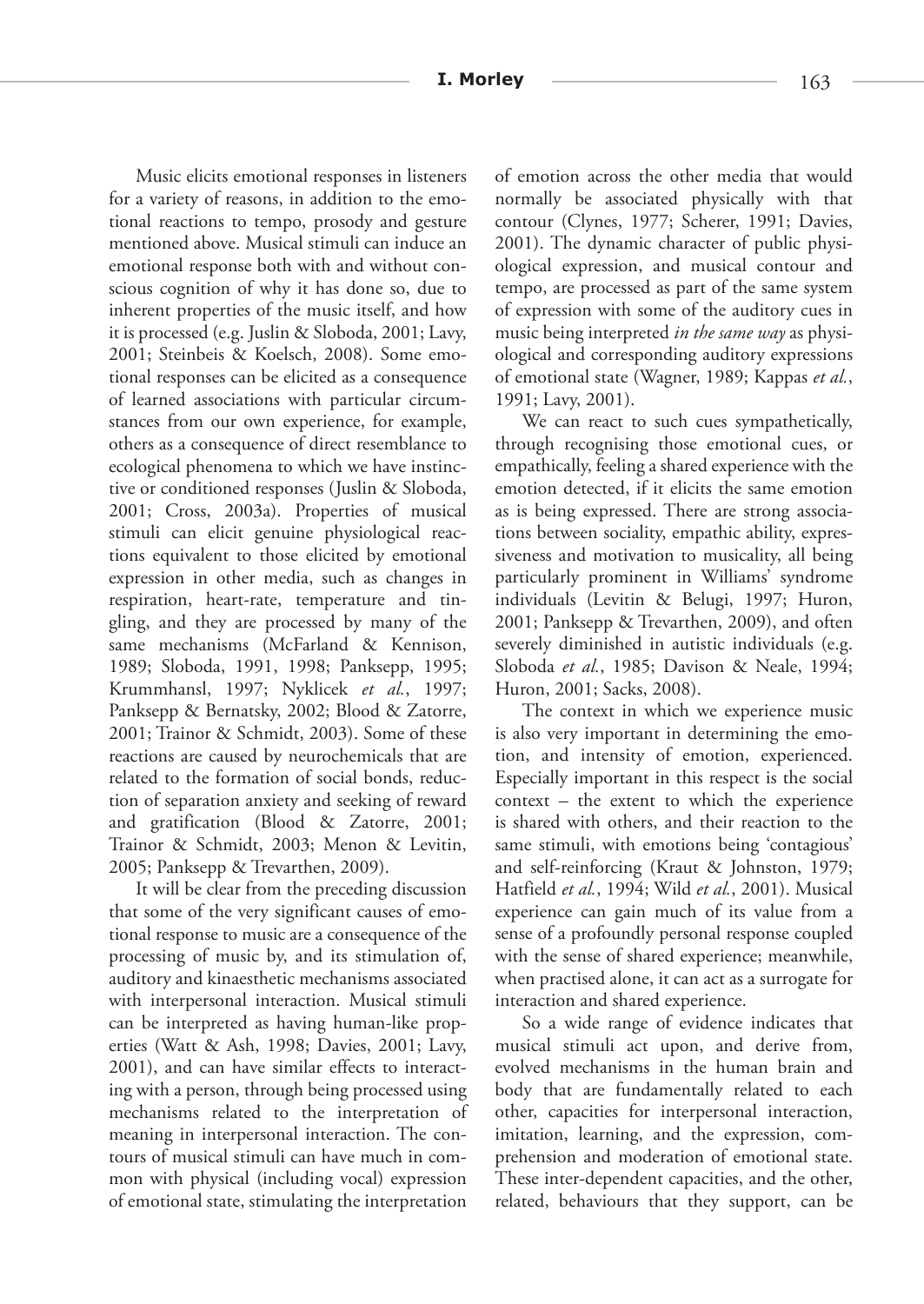collectively termed *musicality* (see also Malloch & Trevarthen, 2009a). It would seem that it is more accurate to view musical behaviours as a specialised, dedicated context of use of this capacity for musicality, rather than as a post-hoc *appropriation* of these underlying abilities into a new, unrelated context.

#### **Does musical practice itself confer selective advantages?**

The preceding discussion has been very much concerned with the evolution and efficacy of these underlying capacities for musicality; we must also ask whether there are any reasons, selective or otherwise, why musical behaviours, as a dedicated context systematically exercising this capacity for musicality, may have become developed and perpetuated within hominin (and/or human) groups. In other words, are there, or were there at some point in the past, selective advantages to carrying out musical behaviours themselves?

It has often been remarked that music is hardly essential for survival, the implication being that there is no reason to believe that musical behaviours could have been selectively important. However, to confer a selective benefit a behaviour or trait need not be *essential* for survival, it need only confer a slightly greater likelihood of successful procreation, and thus greater rate of procreation (thus perpetuating that trait), than would otherwise be the case.

As has been noted, in talking about selection for musical behaviours we can either be talking about selection for carrying out musical activities, as a behavioural package, or we can be talking about selection for each of the foundations of musical abilities, which could have other selective pressures acting upon them as a factor of other functions that they fulfil. Past discussion of the potential values of musical behaviours with regard to selection have not always made this distinction between rationales for the evolution of musical capacities, and rationales for the perpetuation of developed musical behaviours; further, it is important to make a clear distinction between biological selection for musical behaviours, and non-biologically selective reasons why they may be perpetuated.

That musical and proto-musical behaviours use mechanisms that are selectively important in contexts other than their use in music does not diminish the importance of musical behaviours, from an evolutionary perspective, if music is not simply *making use of* existing cognitive mechanisms that already existed, selected for already, but is *a development of* those mechanisms, fulfilling the roles of those mechanisms in an additional context. Whilst those foundations may initially have been selectively favoured as a consequence of their fulfilment of particular purposes, music developed within the context of those uses, and musical behaviours have the potential to fulfil some of those same purposes – potentially in even more effective ways. Such a suite of related capacities could continue to develop in tandem, with interdependence increasing between them, whilst still fulfilling other functions. Such co-use of mechanisms previously related in their fulfilment of different functions could then unite them functionally in this new behavioural manifestation; subsequently they could be selected for in tandem as part of a behavioural system, changes in one mechanism 'bootstrapping' changes in others. As Huron (2001) puts it, "If music is an evolutionary adaptation, then it is likely to have a complex genesis. Any musical adaptation is likely to be built on several other adaptations that might be described as premusical or protomusical. Moreover, the nebulous rubric *music* may represent several adaptations, and these adaptations may involve complex co-evolutionary patterns with culture" (Huron, 2001, p. 44).

There are several ways in which behaviours, the capacities which support those behaviours, and evolution by selection may interact. In the case of musical behaviours, I suggest that these can be characterised as the following selective processes: 1) Selection for *capacities* underlying musical

behaviours because of their value in other circumstances. Musical practice then gains its efficacy (effects and wider emotional and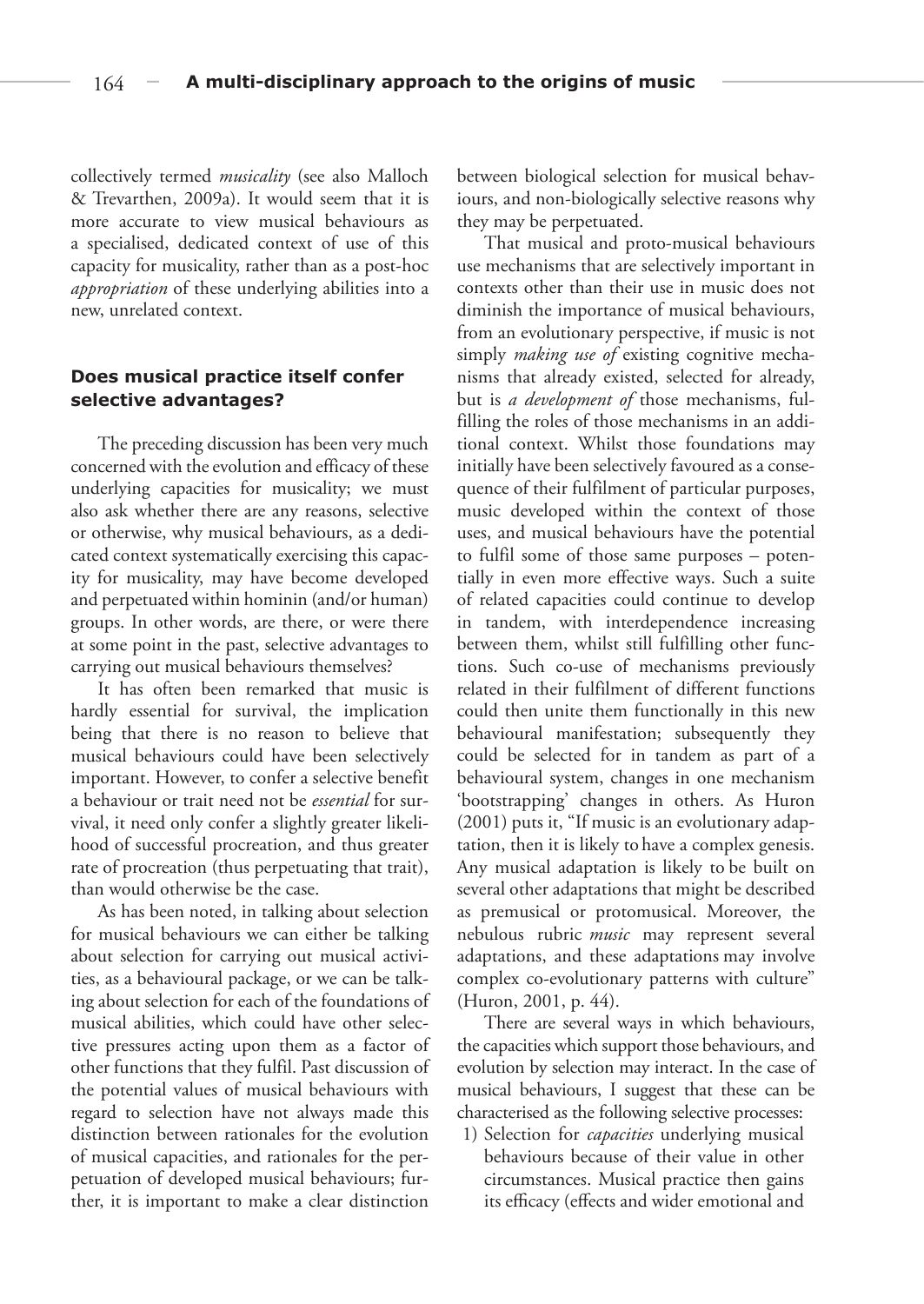social benefits) from its use of these capacities. This efficacy then may or may not itself have selective benefits, but this would be a separate process;

- 2) Selection for the *capacities* that support musical behaviours, through their use in music, because of benefits of *exercising those capacities together* for other aspects of life (i.e. the action of participating in musical activities itself *indirectly* facilitates individual survival and procreation);
- 3) Selection for the *capacities* that support musical behaviours in the context of their *efficacy in their use in music* – i.e. benefitting the practice of music itself, which is itself selectively advantageous for some reason (i.e. the action of participating in musical activities itself *directly* facilitates individual survival and procreation);
- 4) Sexual selection for musical *capacities* via musical *practices* because of the practices *indicating* fitness of participants due to potential survival benefits of the capacities that support them;
- 5) Cultural selection for particular musical *practices* (including capabilities to participate in those practices), which then may or may not have a biological effect through gene-culture co-evolution, through social functions of musical practice having knockon effects to individual survival and reproductive rate.

Note that none of the five selective processes is mutually exclusive – any or all of them could potentially be acting during evolutionary history, at different times or simultaneously. The distinctions between these different selective processes have not generally been made in discussions of music and evolution; as a consequence some proposed models have conflated various aspects of them, some models have often been argued to be valid to the exclusion of others, and criticisms of them have often been on the basis of mutual exclusivity with other possibilities.

Process (1) includes rationales regarding the origins of musical behaviours in parent-infant interaction (e.g. Dissanayake, 2000), and in synchronous chorusing (Merker, 1999) for example. In addressing the question of selective roles for musical behaviours themselves, via processes (2), (3), (4) and (5), it remains to be asked whether there are genuine circumstances in which such mechanisms could have operated and, if so, how they would have influenced the development of musical behaviours.

It is possible that developed musical behaviours could provide a good medium for the use and display of various traits related to fitness, and that aspects of those behaviours might be 'fine-tuned' by sexual preferences exhibited under such circumstances (c.f. Miller, 2000). However, there are several shortcomings of such explanations offered so far. This mechanism cannot account for those preferences' existence, or for their being applicable to music to start with; these require other explanations. Further, a distinction needs to be made between cultural sexual selection and biological sexual selection: *behaviours* could conceivably be perpetuated as a consequence of sexual preference, but unless the behaviour is a consequence of a biological trait, which is then itself selected for, such perpetuation will be through social practice and not Darwinian sexual selection.

One way – with a biological basis – in which music could be a particularly potent expression of reproductive fitness lies in its roots in the ability to communicate emotionally and, effectively, to empathise, bond and elicit loyalty. An individual who is talented in these respects may well be more appealing to the opposite sex, because they are more likely to be able to form strong social alliances, and strong pair and family bonds. Good musical ability may vicariously indicate such abilities, as the cognitive capacities relied upon are in many respects shared.

The fact that people are frequently strongly drawn to same-gender music groups actually does not undermine the above appeals of music, as forming strong alliances is not a gender-specific activity; music can also fulfil the role of engendering strong feelings of empathic association and group membership (and thus loyalty and cooperativity are both more likely to be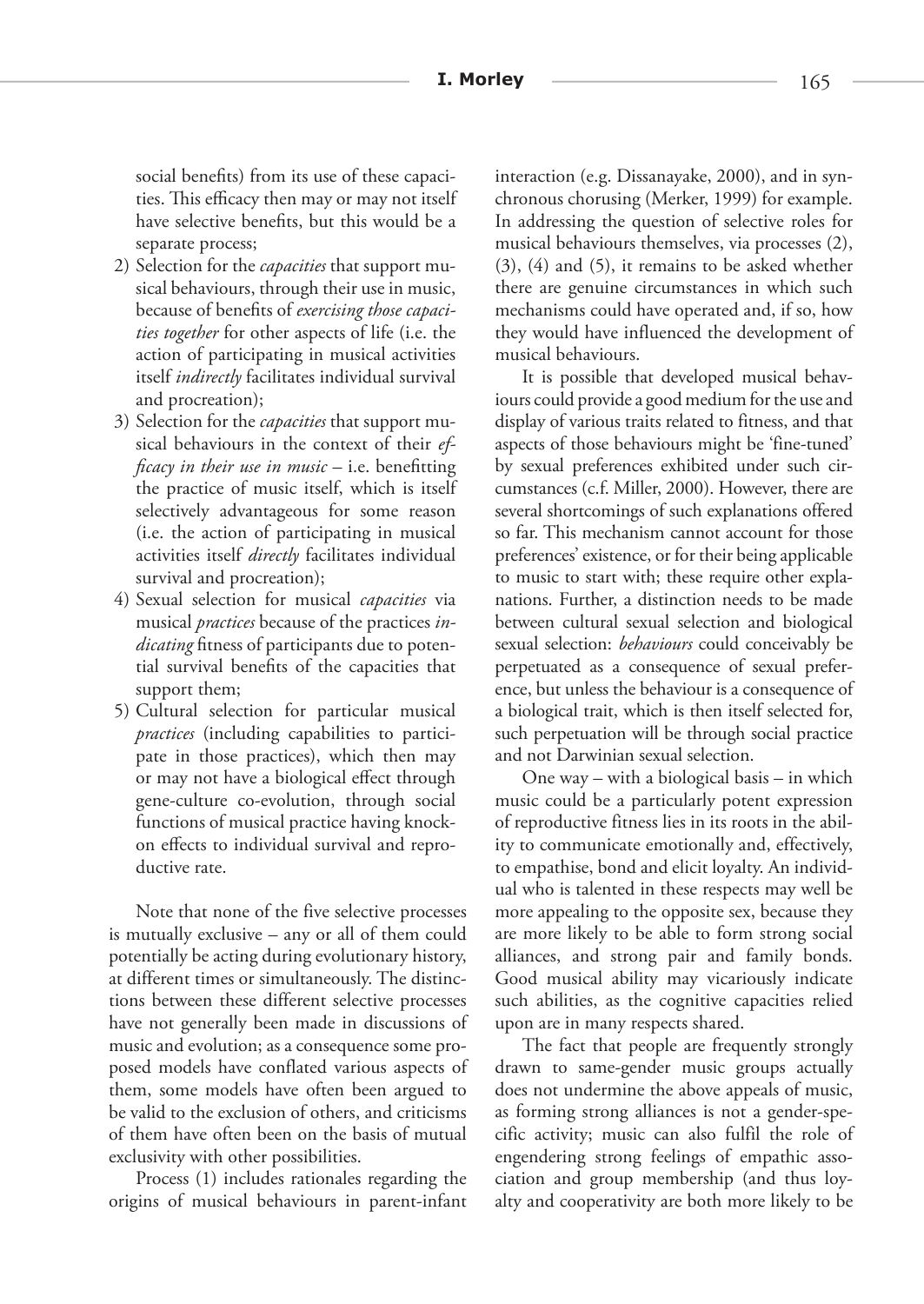offered and reciprocated). Whilst musical behaviours may not directly indicate an individual's ability to contribute to a group in subsistence terms (Hagan & Bryant, 2003), such a criticism might equally be levelled at grooming activity, which is known to confer significant individual advantages. This fails to account for any benefit music might have in the respects discussed above, namely as an indication of an individual's *likelihood* of contributing to a group or to specific individuals, as indicated by their networks and loyalty, and as a mechanism for actually stimulating and maintaining those networks and loyalties.

Group musical activities may form an important signal (and stimulus) of group cohesion, cooperation and loyalty, and a forum for the coordination of complex interactions; it still frequently fulfils this role. A distinction again needs to be made between a "selective basis for the foundations of musical behaviours" and "reasons why such behaviours may have been perpetuated". Coalition signalling (Hagan & Bryant, 2003) is not a strong candidate for an explanation for the former, but it may well be a good explanation for the latter. Group displays of musical behaviours can indicate group stability and the ability to carry out complex coordinated actions precisely because they can *engender* these things.

Indeed, it is telling that even in the modern Western world, where our recent economic, social and technological changes mean that we are often separated from the producers of music, musical activities commonly remain firmly in the social sphere. This is even more evident in the case of contemporary and recent historical 'traditional' hunter-gatherer societies. For example, many of the most important roles of music amongst Plains Native Americans (Nettl, 1992; McAllester, 1996), African Pygmies (Kisliuk, 1991; Turino, 1992; Ichikawa, 1999; Lewis, 2009), Yupik and Inuit Eskimos (Nettiez, 1983; Johnston, 1989), and Australian Aborigines (Breen, 1994; Myers, 1999) are social, interactive, and integrative, and the participants themselves often see these as the most important consequences of the activity.

Musical behaviours could be valuable not only as a means of exploring social interactions,

but actually as a vicarious stimulus and exercise of those capacities (see, for example, Cross, 2001). Musical or proto-musical behaviours also have the potential to make use of several domains of intelligence at once, relying on the integration and control of biological, psychological, social and physical systems; furthermore musical activities give the opportunity to practice and develop these integrated skills in a context of limited risk (Cross, 2001). Broader mechanisms of selection (Shennan, 2002; Bowles & Gintis, 1998; Boyd & Richerson, 2005) may prove fruitful in generating models of processes through which musical behaviours may have come to develop and spread, through the above advantages, conferred on individuals within groups as a consequence of the stability and effectiveness of their group.

#### **Conclusions**

It is tempting to attempt to identify a 'moment' when musical behaviours emerged as an activity in their own right, separable from other activities, but it is clear that music is not genuinely separable from certain other aspects of our lives, interactions and abilities. The elements of its production and perception, its forms and uses are integrally related to other aspects of our social existence. There was no single moment when music appeared, but we can hope to better understand how activities that we would recognise as musical emerged, and why they have the effects and roles that they do.

Vocal tonal expression and comprehension is a highly refined component of a system for gestural expression and comprehension of emotional state, which also involves body language, manual gesture and facial expression, and which relies on a cyclical rhythmic motor-planning mechanism for its execution. Musical activities, including dance, constitute a refined and 'distilled' version of the use of this system, with auditory modes of expression (including tone) being emphasised in music and corporeal modes being emphasised in dance.

This wider system always has encompassed, and continues to encompass, other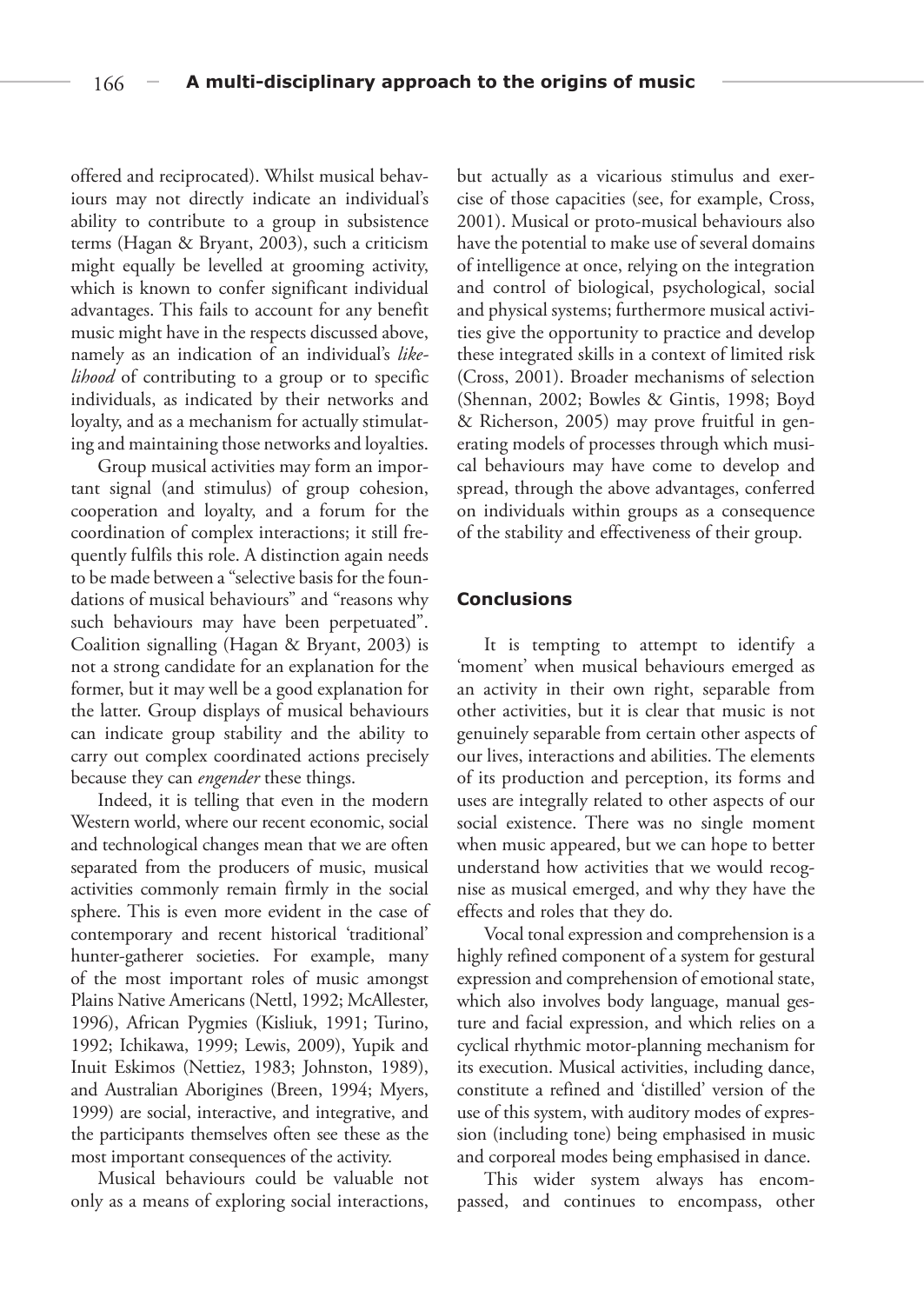communicative behaviours too, which share many overlapping features with music. These include the paralinguistic aspects of vocal communication, including prosody, and the vocalisations directed at pre-linguistic infants. Both these elements have clear foundations in the communicative behaviours of other higher primates, and over the course of the human lineage the extent of voluntary deliberate control over them, and with that their complexity, has increased.

The fossil record of human ancestors indicates that the vocal anatomy and neurological structure of australopithecines, the rather ape-like but bipedal predecessors of our genus, *Homo*, was not significantly different from that of the great apes of today. By the time of *H. heidelbergensis*, a descendent of *H. erectus* that probably also represents the last common ancestor of Neanderthals and *H. sapiens*, a vocal anatomy, and neurological control over it that looks essentially modern, appears to have been in place, along with modern-human-like auditory physiology, fine-tuned to human vocalisation frequencies. This species, by at least 500,000 years ago, would appear to have had the ability to finely control a range of vocal sound frequencies comparable to our own, and to do so in the context of utterances of extended duration. Whilst a range of factors are likely to have been responsible for the changes that made this possible, including the earlier shift to a fully upright bipedal posture, increasing brain size, and increasing demands on manual dexterity, it would seem likely that the combination of vocal expressive abilities made possible was also subject to positive selection in leading to this combination of features.

Amongst higher primates and humans today communicating social-emotional content remains one of the most important roles of vocal behaviour, and this is likely to have been the case for our hominin ancestors as well. Non-verbal vocal utterances, which are also coupled with equivalent body language and facial expression, can express personal state and reactions (wellbeing, approval, disapproval, disgust, etc.) and can also solicit such information from other individuals. Both the expression and solicitation of such information, as well as the ability to share in the experience of such states, are important and advantageous skills for forming and managing social relationships, including co-operative, mating and parent-infant relationships. Individuals most effectively able to establish and maintain pair-bonds and alliances through this ability would have a significant selective advantage over less able fellows.

The production and perception of gestural (vocal, orofacial and corporeal) expression of emotion in this system involves the priming of the rhythmic-motor and emotional systems. Rhythmic sequences, and the prosodic and rhythmic content of tonal sequences, prime this system and each other, resulting in a multimodal relationship between rhythmic and emotive tonal content. This takes the form of auditory, visual and kinaesthetic expression of emotion, and it would appear that what emerged over the course of the evolution of *Homo* was the ability to deliberately use this system, along with increasing control over the form, range and duration of these expressive gestures. It is proposed here that the culturally-shaped melodic, rhythmic behaviours that we call music, and semantic, lexical linguistic abilities, later emerged as specialised behaviours building upon the foundations of this system of vocal and kinaesthetic communication of emotion.

It is clear that by the time of the arrival of *H. sapiens* in Europe more than 40,000 years ago, these developments had taken their recognisable modern forms, and it is likely that the evidence of these behaviours that we find then does not constitute evidence of the first instance of these behaviours.

The preceding discussion, I would argue, justifies a definition of music and dance together, at their most fundamental level, as *deliberate metrically-organised gesture*. In this context *gesture* refers to the embodied expression of emotion (i.e. vocal and orofacial and/or corporeal motor action incorporating input from emotion-controlling systems), *metrically-organised* refers to the coordination of the gestures with an internallyor externally-generated temporal pattern, and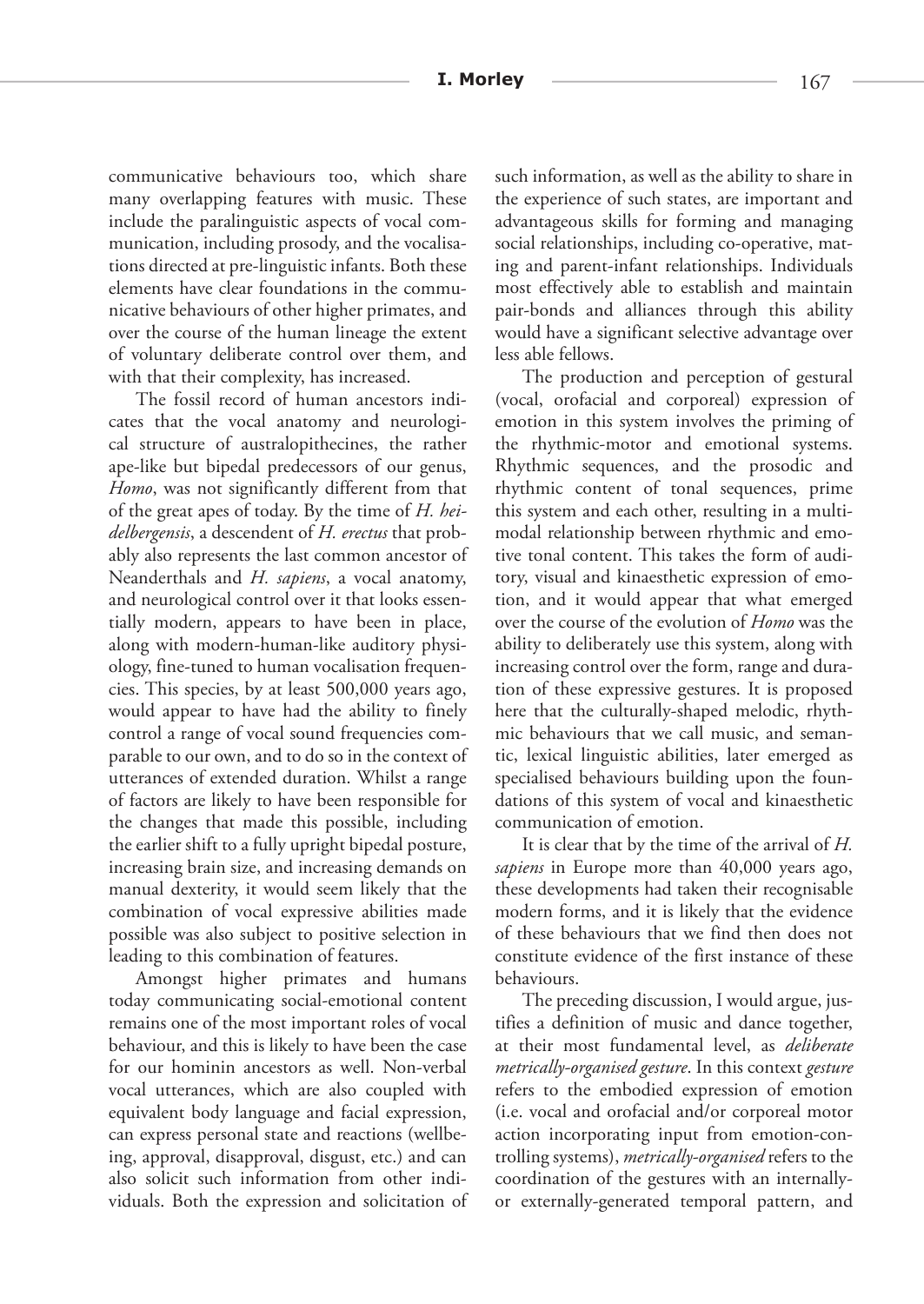*deliberate* refers to being under conscious control (note that undertaking musical activity involves many unconscious processes too, though the act itself is volitional). This definition is certainly reductionist, and there are many elements of the *experience* of music that it does not encompass, being individual- and culture-specific elements that are built around this core, but the fundamental, universal, essential elements of our musical experience are, I would argue, derived from the fact that what we are experiencing is deliberate metrically-organised gesture.

Whether or not musical activities themselves can or did confer selective advantages themselves, it is clear that the repertoire of capabilities constituting musicality, of which musical behaviours are a specialised part, are both rooted in ancient capabilities, developed and refined in humans through selection, and fundamental to many aspects of the uniquely complex manifestation of social structures that we see in humans today. It seems that these abilities are not only a ubiquitous feature of humanity today, but a fundamental component of what makes human societies possible.

#### **Acknowledgements**

*I am grateful to Cristian Capelli for his invitation to submit this review, to Giovanni Destro Bisol and Emiliano Bruner for their editorial input, and to Emiliano and the two reviewers for their very helpful comments. The research was variously funded by The Wenner-Gren Foundation for Anthropological Research (New York), The Arts and Humanities Research Council (UK), and Trinity Hall, Cambridge.*

#### **References**

- Aiello L. 1996. Terrestriality, bipedalism and the origin of language. *Proc. Br. Acad*., 88: 269-289.
- Aiello L. & Dunbar R. 1993. Neocortex size, group size, and the evolution of language. *Curr. Anthropol.,* 34: 184-193.
- Alcock K., Passingham R., Watkins K. & Vargha-Khadem F. 2000. Pitch and timing abilities in inherited speech and language impairment. *Brain Lang.,* 75: 34-46.
- Alemseged Z., Spoor F., Kimbel W., Bobe R., Geraads D., Reed D & Wynn J. 2006. A juvenile early hominin skeleton from Dikika, Ethiopia. *Nature,* 443: 296-301.
- Arensberg P., Schepartz L., Tillier A., Van DerMeersch B. & Rak Y. 1990. A reappraisal of the anatomical basis for speech in middle Palaeolithic hominids. *Am. J. Phys. Anthropol.,* 83: 137-146.
- Ayotte J., Peretz I. & Hyde K. 2002. Congenital amusia. A group study of adults afflicted with a music-specific disorder. *Brain,* 125: 258-231.
- Bannan N. 2012. *Music, language and human evolution*. Oxford University Press, Oxford.
- Barrett L., Dunbar R. & Lycett J. 2001. *Human Evolutionary Psychology*. Palgrave Macmillan, Basingstoke.
- Belin P., Fecteau S. & Bédard C. 2004. Thinking the voice: neural correlates of voice perception. *Trends Cogn. Sci.,* 8: 129-135.
- Benson D. 1985. Language in the left hemisphere. In D. Benson & E. Zaidel (eds): *The Dual Brain,* pp*.* 193-203. Guildford Press, New York.
- Bermejo M. & Omedes A. 1999. Preliminary vocal repertoire and vocal communication of wild bonobos (*Pan paniscus*) at Lilungo (Democratic Republic of Congo). *Folia Primatol.,* 70: 328-357.
- Besson M. & Schön D. 2003. Comparisons between language and music. In I. Peretz & R. Zatorre (eds): *The Cognitive Neuroscience of Music*, pp. 269-293. Oxford University Press, Oxford.
- Bispham J. 2006. Rhythm in music: What is it? Who has it? And why? *Music Percept.,* 24: 125–134.
- Blacking J. 1995. *Music, Culture and Experience: Selected Papers of John Blacking* (edited by P. Bohlman & B. Nettl). University of Chicago Press, Chicago.
- Blood A. & Zatorre R. 2001. Intensely pleasurable responses to music correlate with activity in brain regions implicated in reward and emotion. *Proc. Natl. Acad. Sci. U.S.A.,* 98: 11818-11823.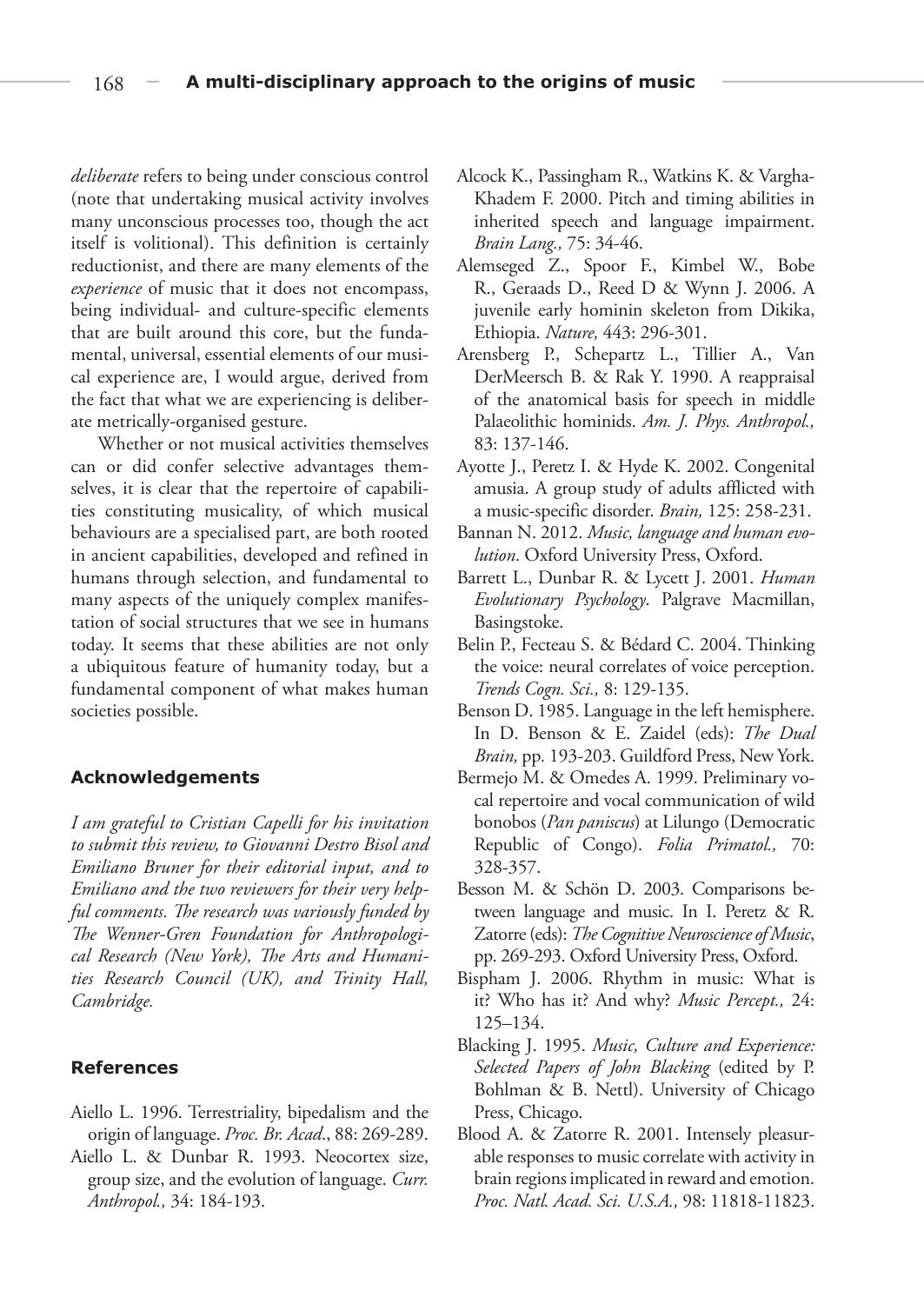- Blount B. 1994. Comment on Armstrong, Stokoe & Wilcox. *Curr. Anthropol.,* 35: 358-359
- Bogen J. 1985. The dual brain: some historical and methodological aspects. In D. Benson & E. Zaidel (eds): *The Dual Brain*, pp. 27-43. Guildford Press, New York.
- Bohlman P. 2002. *World Music*. Oxford University Press, Oxford.
- Borchgrevink H. 1982. Prosody and musical rhythm are controlled by the speech hemisphere. In M. Clynes (ed): *Music, Mind and Brain,* pp. 151-157. Plenum Press, New York.
- Borg E. & Counter S. 1989. The middle-ear muscles. *Scientific American*, August 1989, 63-68.
- Bowles S. & Gintis H. 1998. The moral economy of community: structured populations and the evolution of pro-social norms. *Evol. Hum. Behav.,* 19: 3-25.
- Boyd R. & Richerson P. 2005. *The Origin and Evolution of Cultures*. Oxford University Press, Oxford.
- Breen M. 1994. I have a dreamtime: aboriginal music and black rights in Australia. In S. Broughton, M. Ellingham, D. Muddyman & R. Trillo (eds): *World Music: The Rough Guides,*  pp*.* 655-662. Rough Guides Limited, London.
- Brown S. 2000. The "musilanguage" model of music evolution. In N. Wallin, B. Merker & S. Brown (eds): *The Origins of Music*, pp. 271- 300. MIT Press, Cambridge, MA.
- Brown S., Merker B. & Wallin N. 2000. An introduction to evolutionary musicology. In N. Wallin, B. Merker & S. Brown (eds): *The Origins of Music,* pp. 3-24. MIT Press, Cambridge, MA.
- Brown S., Martinez M. & Parsons L. 2006. The neural basis of human dance. *Cereb. Cortex,* 16: 1157-1167.
- Bruner E. 2004. Geometric morphometrics and paleoneurology: brain shape evolution in the genus *Homo*. *J. Hum. Evol.,* 47: 279-303.
- Bruner E. & Holloway R. 2010. A bivariate approach to the widening of the frontal lobes in the genus *Homo*. *J. Hum. Evol.,* 58: 138-146.
- Brust J. 2003. Music and the neurologist: a historical perspective. In I. Peretz & R. Zatorre (eds): *The cognitive neuroscience of music,* pp*.*181-191. Oxford University Press, Oxford.
- Buchanan T., Lutz K., Mirzazade S., Specht K., Shah N., Zilles K. & Jancke L. 2000. Recognition of emotional prosody and verbal components of spoken language: an fMRI study. *Brain Res. Cogn. Brain Res*., 9: 227-238.
- Buisson D. 1990. Les flûtes paléolithiques d'Isturitz. *Bull. Soc. Préhist. Française,* 87: 420-433.
- Burns E. 1999. Intervals, scales and timing. In D. Deutsch (ed): *The psychology of music* (2**nd** Edition), pp. 215-264. Academic Press, San Diego.
- Butcher C. & Goldin-Meadow S. 2000. Gesture and the transition from one- to two-word speech: when hand and mouth come together. In D. McNeill (ed): *Language and gesture,*  pp. 235–258. Cambridge University Press, Cambridge.
- Butler D. 1989. Describing the perception of tonality in music: a critique of the tonal heirarchy theory and proposal for a theory of intervallic rivalry. *Music Percept.,* 6: 219-42.
- Calvin W. 1996. *How Brains Think*. Weidenfeld & Nicholson, London.
- Cantalupo C. & Hopkins W. 2001. Asymmetric Broca's area in great apes. *Nature,* 414: 505.
- Carlson N. 1994. *The Physiology of Behavior*. Allyn & Bacon, Massachusetts.
- Clayton M., Sager R. & Will U. 2005. In time with the music: the concept of entrainment and its significance for ethnomusicology. *European Meetings in Ethnomusicology,* 11: 3–142.
- Clegg M. 2012. The evolution of the human vocal tract: specialized for speech? In N. Bannan (ed): *Music, Language and Human Evolution, pp*. 58- 80. Oxford University Press, Oxford.
- Clynes M. 1982. *Music, Mind and Brain: The Neuropsychology of Music.* Plenum Publishing Corporation, New York.
- Clynes M. 1977. *Sentics: the Touch of Emotions*. Souvenir Press, New York.
- Conard N., Malina M. & Münzel S. 2009. New flutes document the earliest musical tradition in southwestern Germany. *Nature,* 460: 737-740.
- Conard N., Malina M., Münzel S. & Seeberger F. 2004. Eine Mammutelfenbeinflöte aus dem Aurignacien des Geissenklösterle: Neue Belege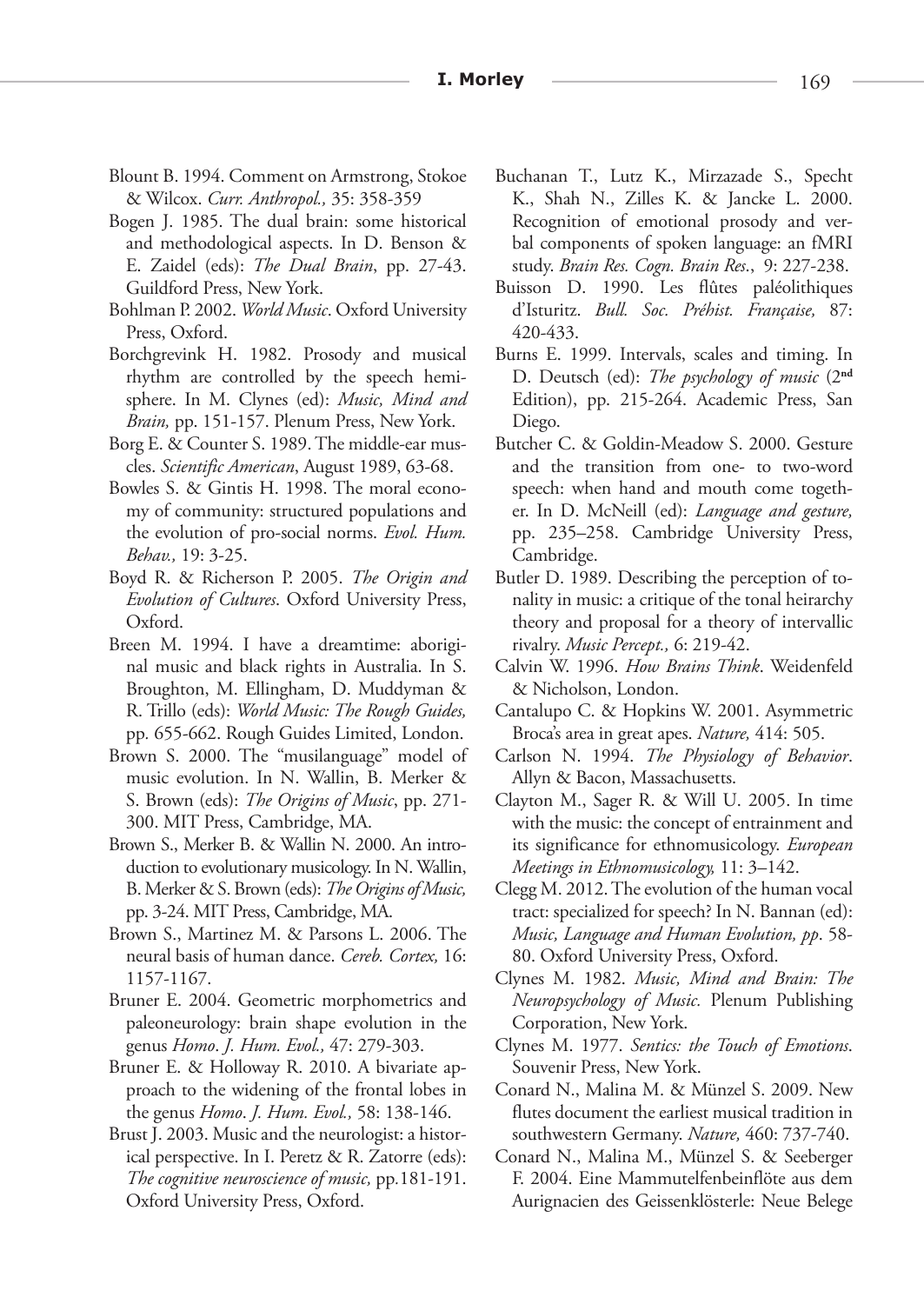für eine Musikalische Tradition im Frühen Jungpaläolithikum auf der Schwäbischen Alb. *Archäologisches Korrespondenzblatt,* 34: 447-462.

- Cross I. 2003a. Music and Emotion: lecture notes, available online at *http://www.mus.cam. ac.uk/~ic108/IBMandS/emotion/musicemotion. html*
- Cross I. 2003b. Music and biocultural evolution. In M. Clayton & T. Herbert (eds): *The cultural study of music: a critical introduction,* pp*.* 19-30. Routledge, London.
- Cross I. 2001. Music, mind and evolution. *Psychol. Music,* 29: 95-102.
- Cross I. & Morley I. 2009. The evolution of music: theories, definitions and the nature of the evidence. In S. Malloch & C. Trevarthen (eds): *Communicative Musicality,* pp*.* 61-81. Oxford University Press, Oxford.
- Dams L. 1985. Palaeolithic Lithophones: Descriptions and Comparisons. *Oxford J. Archaeol.,* 4: 31-46.
- Dams L. 1984. Preliminary Findings at the "Organ Sanctuary" in the Cave of Nerja, Malaga, Spain. *Oxford J. Archaeol.,* 3: 1-14.
- Darwin C. 1871. *The Descent of Man and Selection In Relation To Sex*. John Murray, London.
- Dauvois M. 1999. Mesures acoustiques at témoins sonores osseux Paléolithiques. *Préhistoire d'os, recuil d'études sur l'industrie osseuse préhistorique offert à Mme Henriette Camps-Febrer*. Publications de l'Université de Provence, Aix-en-Prevence.
- Dauvois M. 1989. Son et Musique Paléolithiques. *Les Dossiers D'Archéologie,* 142: 2-11.
- Davies S. 2001. Philosophical perspectives on music's expressiveness. In P. Juslin & J. Sloboda (eds): *Music and Emotion: Theory and Research,*  pp*.* 23-44. Oxford University Press, Oxford.
- Davis P., Zhang S., Winkworth A. & Bandler R. 1996. Neural control of vocalisation: respiratory and emotional influences. *J. Voice,* 10: 23-38.
- Davison G. & Neale J. 1994. *Abnormal Psychology*  (6th Edition). John Wiley & Sons, New York.
- d'Errico F., Henshilwood C., Lawson G., Vanhaeren M., Tillier A.-M., Soressi M., Bresson F., Maureille B., Nowell A., Lakarra J., Backwell L. & Julien M. 2003. Archaeological

evidence for the emergence of language, symbolism and music – an alternative multidisciplinary perspective. *J. World Prehist.,* 17: 1-70.

- DeGelder B. & Vroomen J. 2000. The perception of emotions by ear and by eye. *Cogn. Emot.,* 14: 289-311.
- Dissanayake E. 2000. Antecedents of the modern arts in early mother-infant interaction. In N. Wallin, B. Merker & S. Brown (eds): *The origins of music,* pp*.* 389-410. MIT Press, Cambridge MA.
- Duffau H., Capelle L., Denvil D., Gatignol P., Sichez N., Lopes M., Sichez J.-P. & Van Effenterre R. 2003. The role of dominant premotor cortex in language: a study using intraoperative functional mapping in awake patients. *Neuroimage,* 20: 1903-1914.
- Dunbar R. 1998. Theory of mind and the evolution of language. In J. Hurford, M. Studdert-Kennedy & C. Knight (eds): *Approaches to the Evolution of Language,* pp*.* 92-110. Cambridge University Press, Cambridge.
- DunbarR., Duncan N. & Marriott A. 1997. Human conversational behaviour. *Hum. Nat.,* 8: 231-246.
- Elowson A., Snowdon C. & Lazaro-Perea C. 1998a. "Babbling" and social context in infant monkeys: parallels to human infants. *Trends Cogn. Sci.,* 2: 31-37.
- Elowson A., Snowdon C. & Lazaro-Perea C. 1998b. Infant "babbling" in a non-human primate: complex vocal sequences with repeated call-types. *Behaviour,* 135: 643-664.
- Emler N. 1992. The truth about gossip. *Social Psychology Newsletter,* 27: 23-37.
- Falk D. 2004a. *Braindance: New Discoveries about Human Origins and Brain Evolution* (revised and expanded edition). University Press of Florida, Gainesville FL.
- Falk D. 2004b. Prelinguistic evolution in early hominins: whence motherese? *Behavioural and Brain Sciences,* 27: 491–541.
- Falk D. 2000. Hominid brain evolution and the origin of music. In N. Wallin, B. Merker & S. Brown (eds): *The Origins of Music,* pp. 197- 216. MIT Press, Cambridge MA.
- Fernald A. 1993. Approval and disapproval infant responsiveness to vocal affect in familiar and unfamiliar languages. *Child Dev.,* 64: 657-674.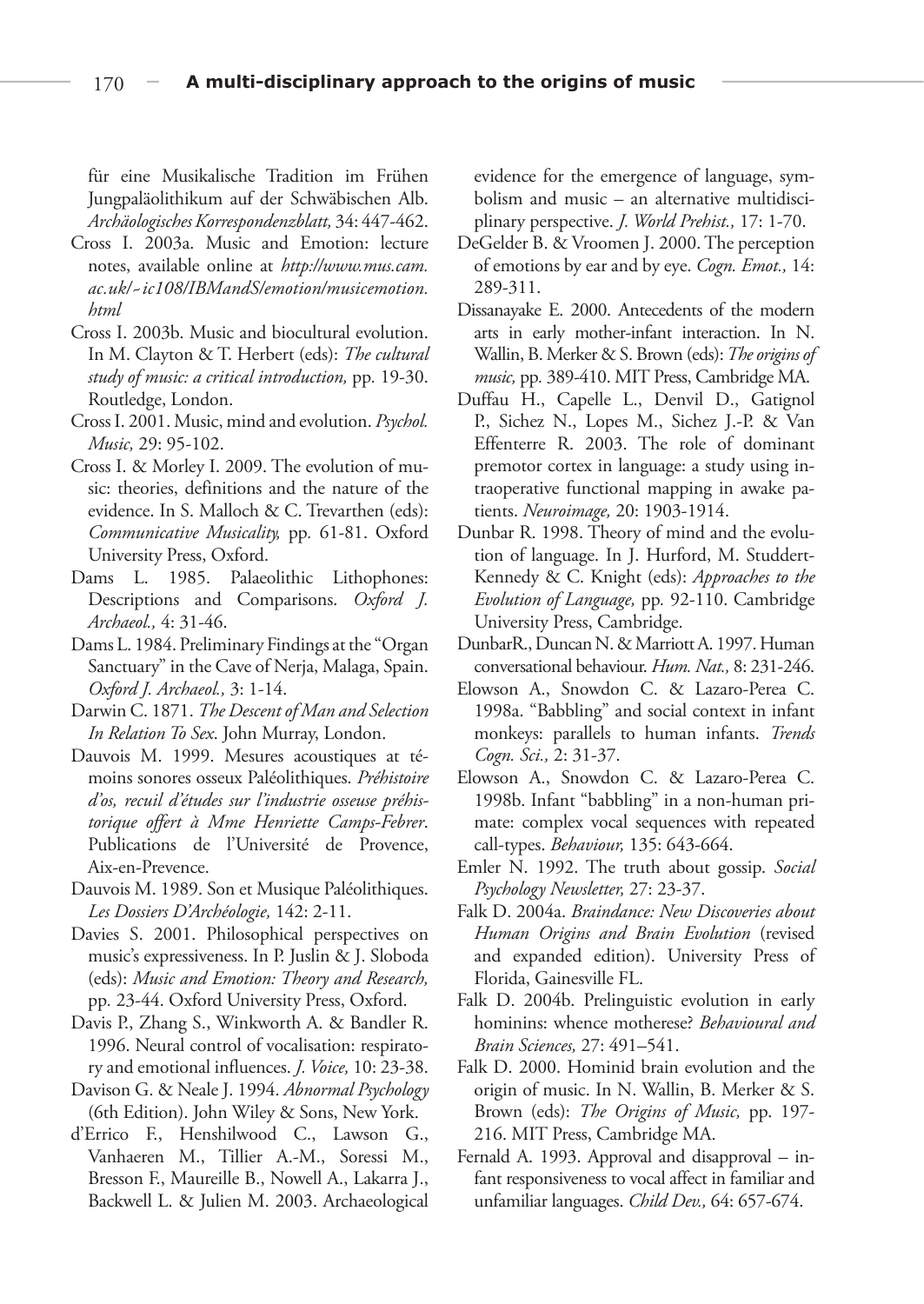- Fernald A. 1992a. Meaningful melodies in mothers' speech to infants. In H. Papousek, U. Jurgens & M. Papousek (eds): *Nonverbal Vocal Communication,* pp. 262-282. Cambridge University Press, Cambridge.
- Fernald A. 1992b. Human maternal vocalisations to infants as biologically relevant signals: an evolutionary perspective. In J. Barkow, L. Cosmides & J. Tooby (eds): *The Adapted Mind: Evolutionary Psychology and the Generation of Culture,* pp. 391- 428. Oxford University Press, Oxford.
- Fernald A. 1989. Intonation and communicative intent in mothers' speech to infants: is melody the message? *Child Dev.,* 60: 1497-1510.
- Feyereisen P. 1997. The competition between gesture and speech production in dual-task paradigms. *J. Mem. Lang.,* 36: 13-33.
- Fitch W. 2009. *Fossil cues to the evolution of speech.* In R. Botha & C. Knight (eds): *The Cradle of Language,* pp*.* 108-130. Oxford University Press, Oxford.
- Franz E., Zelaznik H. & Smith A. 1992. Evidence of common timing processes in the control of manual, orofacial, and speech movements. *J. Mot. Behav.,* 24: 281-287.
- Frayer D. & Nicolay, C. 2000. Fossil evidence for the origin of speech sounds. In N. Wallin, B. Merker & S. Brown (eds): *The Origins of Music,*  pp*.* 217-234. MIT Press, Cambrige MA.
- Geissman T. 2000. Gibbon songs and human music in an evolutionary perspective. In N. Wallin, B. Merker & S. Brown (eds): *The Origins of Music,* pp*.* 103-123. MIT Press, Cambrige MA.
- Geissman T. & Orgeldinger M. 1998. Duet or divorce! *Folia Primatol.,* 69: 283.
- Glory A. 1965. Nouvelles découvertes de dessins rupestres sur le causse de Gramat. *Bull. Soc. Préhist. Française,* 62: 528-536.
- Glory A. 1964. La Grotte de Roucador. *Bull. Soc. Préhist. Française,* 61: 166-169.
- Gosselin N., Samson S., Adolphs R., Noulhiane M., Roy M., Hasboun D., Baulac M. & Peretz I. 2006. Emotional responses to unpleasant music correlates with damage to the parahippocampal cortex. *Brain,* 129: 2585-2592.
- Greiser D. & Kuhl P. 1988. Maternal speech to infants in a tonal language: support for universal

prosodic features in motherese. *Dev. Psychol.,*  24: 14-20.

- Gros-Louis J. 2002. Contexts and behavioural correlates of trill vocalisations in wild whitefaced Capuchin monkeys (*Cebus capucinus*). *Am. J. Primatol.,* 57: 189-202.
- Hagan E. & Bryant G. 2003. Music and dance as a coalitional signaling system. *Hum. Nature*, *14*: 21-51.
- Hahn J. & Münzel S. 1995 Knochenflöten aus den Aurignacien des Geissenklösterle bei Blaubeuren, Alb-Donau-Kreis. *Fundberichte aus Baden-Würtemberg,* 20: 1-12.
- Hatfield E., Cacioppo J. & Rapson R. 1994. *Emotional Contagion*. Cambridge University Press, Cambridge.
- Higham T., Basell L., Jacobi R., Wood R, Bronk Ramsey C. & Conard N. 2012. esting models for the beginnings of the Aurignacian and the advent of figurative art and music: The radiocarbon chronology of Geißenklösterle. *J. Hum. Evol.,* 62: 664-676.
- Huron D. 2001. Is music an evolutionary adaptation? *Ann. N. Y. Acad. Sci.,* 930: 43-61.
- Huyge D. 1991. The "Venus" of Laussel in the light of ethnomusicology. *Archeologie in Vlaanderen,* 1: 11-18.
- Huyge D. 1990. Mousterian skiffle? Note on a Middle Palaeolithic engraved bone from Schulen, Belgium. *Rock Art Research,* 7: 125-132.
- Ichikawa M. 1999. The Mbuti of Northern Congo. In R. Lee & R. Daly (eds): *The Cambridge Encyclopedia of Hunters and Gatherers, pp*. 210- 214. Cambridge University Press, Cambridge.
- Johnston T. 1989 Song categories and musical style of the Yupik Eskimo. *Anthropos,* 84: 423-431.
- Jones M. & Boltz M. 1989. Dynamic attending and responses to time. *Psychol. Rev.,* 96: 459-491.
- Jürgens U. 2002. Neural pathways underlying vocal control. *Neurosci. Biobehav. Rev.,* 26: 235-258.
- Jürgens U. 1992. On the neurobiology of vocal communication. In H. Papousek, U. Jürgens & M. Papousek (eds): *Nonverbal*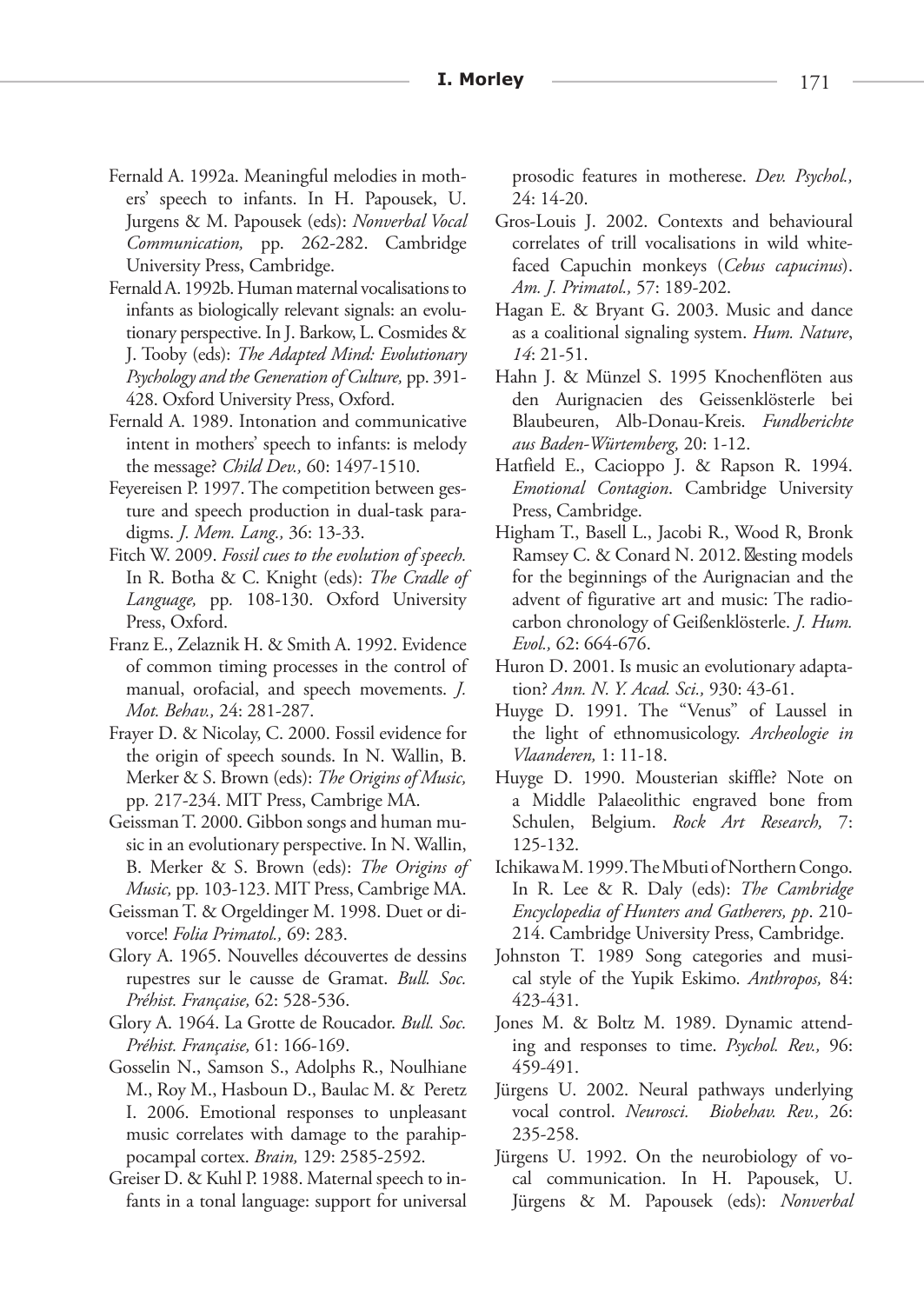*vocal communication,* pp*.* 31-42. Cambridge University Press, Cambridge.

- Jürgens U. & Zwirner P. 1996. The role of the periaqueductal grey in limbic and neocortical vocal fold control. *Neuroreport,* 7: 2921-2923.
- Juslin P. & Sloboda J. 2001. *Music and Emotion: Theory and Research*. Oxford University Press, Oxford.
- Kappas A., Hess U. & Scherer K. 1991. Voice and emotion. In R. Feldman & B. Rime (eds): *Fundamentals of nonverbal behavior: studies in emotion and social interaction,* pp. 200-238. Cambridge University Press, Cambridge.
- Karow C., Marquardt T. & Marshall R. 2001. Affective processing in left and right hemisphere brain-damaged subjects with and without subcortical involvement. *Aphasiology,* 15: 715-729.
- Kirschner S. & Tomasello M. 2009. Joint drumming: Social context facilitates synchronization in preschool children. *J. Exp. Child Psychol.,*  102: 299–314.
- Kisliuk M. 1991. *Confronting the quintessential: singing, dancing and everyday life among the Biaka Pygmies (Central African Republic)*. Ph.D. thesis, New York University.
- Kitamura C., Thanavisthuth C., Burnham D. & Luksaneeyanawin S. 2002. Universality and specificity in infant-directed speech: pitch modifications as a function of infant age and sex in a tonal and non-tonal language. *Infant Behav. Dev.,* 24: 372-392.
- Kochetkova V. 1978. *Paleoneurology*. Winston & Sons, Washington.
- Koelsch S., Fritz T., Schulze K., Alsop D. & Schlaug G. 2005. Adults and children processing music: An fMRI study. *Neuroimage,* 25: 1068-1076.
- Koelsch S., Grossmann T., Gunter T., Hahne A. & Friederici A. 2003. Children processing music: Electric brain responses reveal musical competence and gender differences. *J. Cogn. Neurosci.,* 15: 683-693.
- Kraut R. & Johnston R. 1979. Social and emotional messages of smiling: an ethological approach. *J. Pers. Soc. Psychol.,* 37: 1539-1553.
- Krumhansl C. 1997 An exploratory study of musical emotion and psychophysiology. *Can. J. Exp. Psychol.,* 51: 336-352.
- Krumhansl C. & Schenck D. 1997. Can dance reflect the structural and expressive qualities of music? A perceptual experiment on Balanchine's choreography of Mozart's Divertimento No. 15. *Music. Sci.,* 1: 63–85.
- Kudo H. & Dunbar R. 2001. Neocortex size and social network size in primates. *An. Behav.,* 62: 711-722.
- Kuhl P. 1988. Auditory perception and the evolution of speech. *Hum. Evol.,* 3: 19-43.
- Laitman J. & Heimbuch R. 1982. The basicranium of Plio-Pleistocene hominids as an indicator of their upper respiratory systems. *Am. J. Phys, Anthropol*., 59: 323-344.
- Laland K. & Brown G. 2011. *Sense and Nonsense: Evolutionary Perspectives on Human Behaviour* (2**nd** Edition). Oxford University Press, Oxford.
- Lavy M. 2001. *Emotion and the Experience of Listening to Music: A Framework for Empirical Research*. Ph.D. Thesis, University of Cambridge.
- Lawson G. & d'Errico F. 2002. Microscopic, experimental and theoretical re-assessment of Upper Palaeolithic bird-bone pipes from Isturitz, France: ergonomics of design, systems of notation and the origins of musical traditions. In E. Hickman, A. Kilmer & R. Eichman (eds): *Studien zur Musikarchäologie III,* pp*.*  119–142. Verlag Marie Leidorf, Rahden.
- Le Gonidec M.-B., Garcia L. & Caussé R. 1996. Au sujet d'un flûte Paléolithique. En souvenir du Dominique Buisson. *Antiquités Nationales,* 28: 149-152.
- Levenson R., Ekman P. & Friesen V. 1990. Voluntary facial action generates emotionspecific autonomic nervous system activity. *Psychophysiology,* 27: 363-384.
- Levi-Strauss C. 1970. *The Raw and the Cooked* (Translated by J. & D. Weightman). Cape, London.
- Levitin D. & Bellugi U. 1997. Musical abilities in individuals with Williams Syndrome. *Paper presented at the 1997 Society for Music Perception and Cognition.* Massachusetts Institute of Technology, Cambridge MA.
- Lewis J. 2009. As well as words: Congo pygmy hunting, mimicry and play. In R. Botha & C.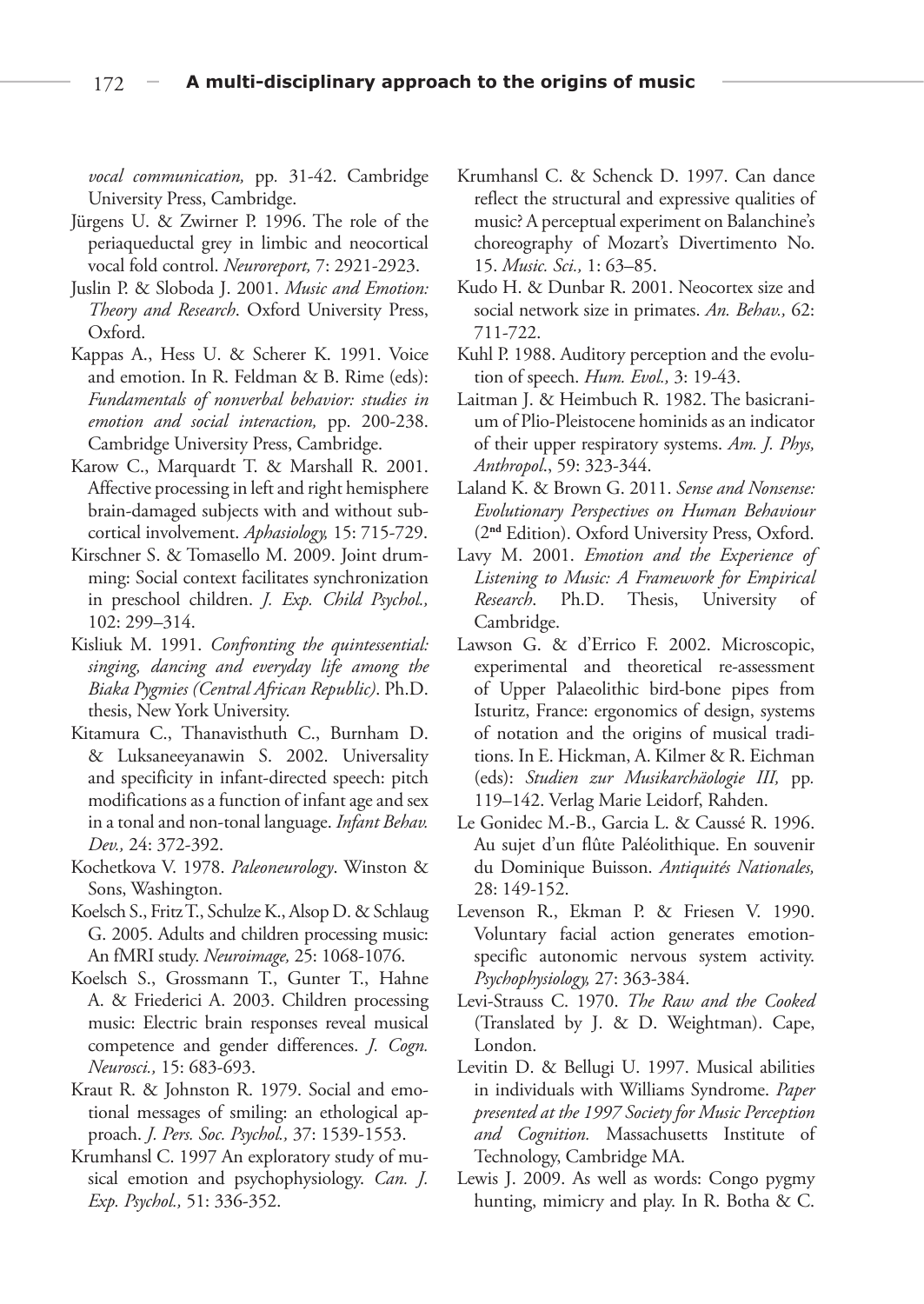Knight (eds): *The Cradle of Language*, pp. 236- 256. Oxford University Press, Oxford.

- Lewkowicz D. J. 1998. Infants' response to the audible and visible properties of the human face: II. Discrimination of differences between singing and adult-directed speech. *Dev. Psychobiol.,* 32: 261-274.
- Liégois-Chauvel C., Giraud K., Badier J.-M., Marquis P. & Chauvel P. 2003. Intracerebral evoked potentials in pitch perception reveal a functional asymmetry of human auditory cortex. In I. Peretz & R. Zatorre (eds): *The Cognitive Neuroscience of Music*, pp. 152-167. Oxford University Press, Oxford.
- Locke D. 1996. Africa: Ewe, Mande, Dagbamba, Shona and BaAka. In J. Titon (ed): *Worlds of music: an introduction to the music of the world's people* (3**rd** Edition), pp. 83-144. Schirmer, New York.
- Locke J., Bekken K., McMinnLarson L. & Wein D. 1995. Emergent control of manual and vocal motor activity in relation to the development of speech. *Brain Lang.,* 51: 498-508.
- MacLarnon A. & Hewitt G. 1999. The evolution of human speech: the role of enhanced breathing control. *Am. J. Phys. Anthropol.,* 109: 341-363.
- Malloch S. & Trevarthen C. 2009a. Musicality: communicating the vitality of human life. In S. Malloch & C. Trevarthen (eds): *Communicative musicality: exploring the basis of human companionship*, pp. 1-12. Oxford University Press, Oxford.
- Malloch S. & Trevarthen C. 2009b. *Communicative musicality: exploring the basis of human companionship*. Oxford University Press, Oxford.
- Mang E. 2000. Intermediate vocalizations: an investigation of the boundary between speech and songs in young children's vocalisations. *Bulletin of the Council for Research in Music Education*, 147: 116-121.
- Marin O. & Perry D. 1999. Neurological aspects of music perception and performance. In D. Deutsch (ed): *The Psychology of Music* (2**nd** ed.), pp. 653-724. Academic Press, New York.
- Martínez I., Arsuaga J.-L., Quam R., Carretero J., Gracia A. & Rodriguez L. 2008. Human

hyoid bones from the middle Pleistocene site of the Sima de los Huesos (Sierra de Atapuerca, Spain). *J. Hum. Evol.,* 54: 118-124.

- Martínez I., Rosa M., Arsuaga J.-L., Jarabo P., Quam R., Lorenzo C., Gracia A., Carratero J.- M., Bermudez de Castro J.-M. & E. Carbonell 2004. Auditory capacities in Middle Pleistocene humans from the Sierra de Atapuerca in Spain. *Proc. Natl. Acad. Sci. U.S.A.,* 101: 9976-9981.
- Masataka N. 2000. The role of modality and input in the earliest stages of language acquisition: studies of Japanese sign language. In C. Chamberlain, J. Morford & R. Mayberry (eds): *Language Acquisition by Eye*, pp. 3-24. Erlbaum, Mahwah.
- Mayberry R. & Jaques J. 2000. Gesture production during stuttered speech: insights into the nature of gesture-speech integration. In D. McNeill (ed): *Language and Gesture*, pp. 199- 214. Cambridge University Press, Cambridge.
- McAllester D. 1996. North America/Native America. In J. Titon (ed): *Worlds of music: an introduction to the music of the world's people* (3**rd** Edition), pp. 33-82. Schirmer, New York.
- McClave E. 1994. Gestural beats: the rhythm hypothesis. *J. Psycholinguistic Res.,* 23: 45-66.
- McFarland R. & Kennison R. 1989. Asymmetry in the relationshipbetween finger temperature changes and emotional state in males. *Biofeedback Self Regul.,* 14: 281-290.
- Menon V. & Levitin D. 2005. The rewards of music listening: response and physiological connectivity of the mesolimbic system. *Neuroimage,*  26: 175-184.
- Merker B. 1999. Synchronous chorusing and the origins of music. *Music. Sci., Special Issue*: 59-73.
- Messinger D. & Fogel A. 1998. Give and take: the development of conventional infant gestures. *Merrill-Palmer Quarterly. Journal of Developmental Psychology,* 44: 566-590.
- Miller G. 2000. Evolution of human music through sexual selection. In N. Wallin, B. Merker & S. Brown (eds): *The Origins of Music*, pp. 329-360. MIT Press, Cambridge MA.
- Mitchell R. & Gallaher M. 2001. Embodying music: matching music and dance in memory. *Music Percept.,* 19: 65-85.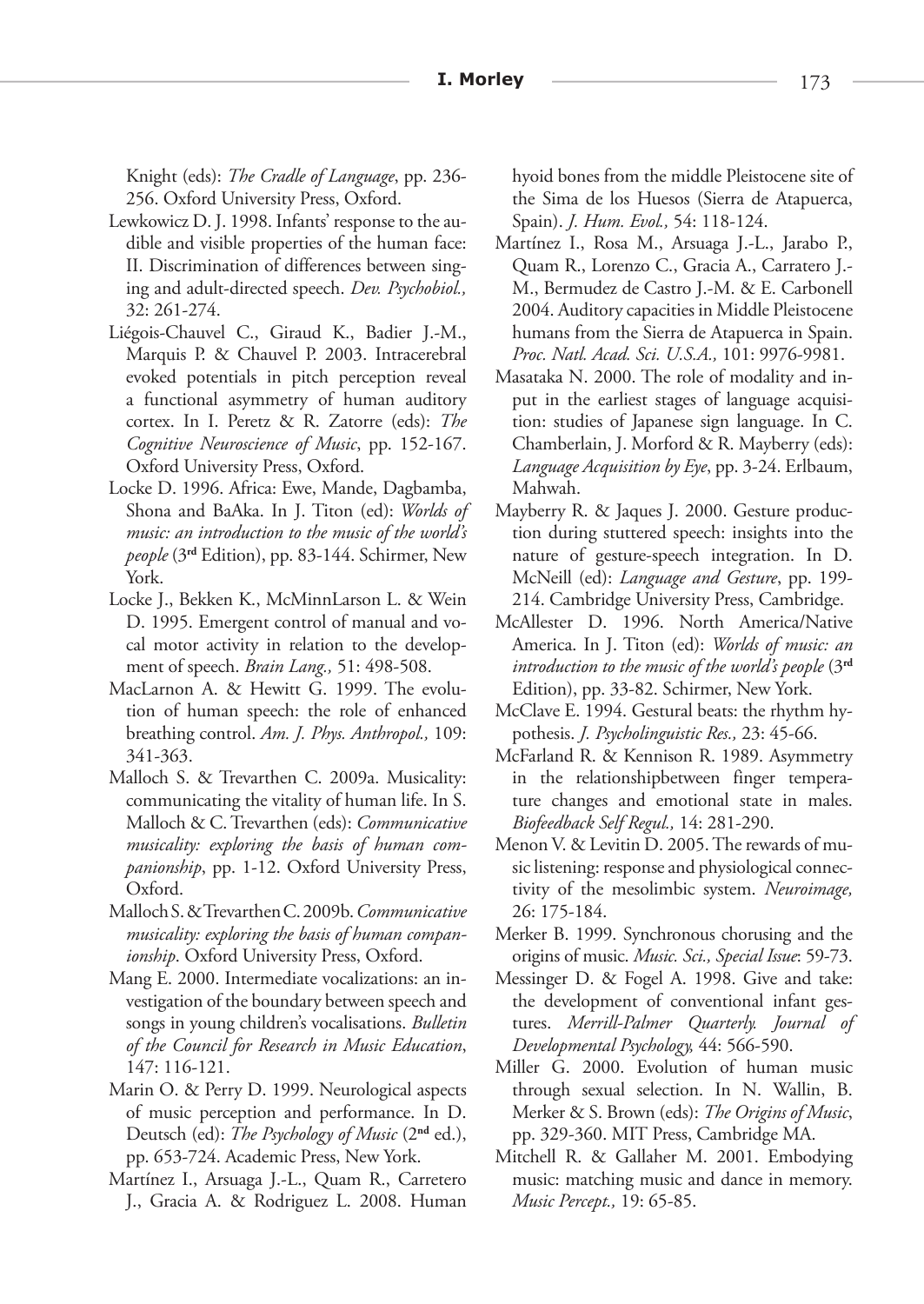- Mithen S. 2005. *The singing Neanderthals: the origins of music, language, mind and body*. Weidenfeld & Nicholson, London.
- Mohr J., Pessin M., Finkelstein S., Funkenstein H., Duncan G. & Davis K. 1978. Broca's aphasia: pathological and clinical. *Neurology,* 28: 311–324.
- Molinari M., Leggio M., De Martin M., Cerasa A. & Thaut M. 2003. Neurobiology of rhythmic motor entrainment. *Ann. N. Y. Acad. Sci.,* 999: 313-321.
- Morley I. 2013. *The prehistory of music: evolutionary origins and archaeology of human musicality.* Oxford University Press, Oxford.
- Morley I. 2012. Hominin physiological evolution and the emergence of musical capacities. In N. Bannan (ed): *Music, Language and Human Evolution*, pp. 109-141. Oxford University Press, Oxford.
- Morley I. 2003. *The evolutionary origins and archaeology of music. An investigation into the prehistory of human musical capacities and behaviours*. Ph.D. thesis, University of Cambridge. Published online at http://www.dar.cam.ac.uk/ dcrr
- Morley I. 2002. Evolution of the physiological and neurological capacities for music. *Cambridge Archaeological Journal,* 12: 195-216.
- Morton E. 1994. Sound symbolism and its role in non-human vertebrate communication. In L. Hinton, J. Nichols & J. Ohala (eds): *Sound Symbolism*, pp. 348-365. Cambridge University Press, Cambridge.
- Morton E. 1977. On the occurrence and significance of motivation-structural rules in some bird and mammal sounds. *Am. Nat.,* 111: 855-869.
- Myers F. 1999. Pintupi-speaking Aboriginals of the Western Desert. In R. Lee & R. Daly (eds): *The Cambridge Encyclopedia of Hunters and Gatherers,* pp. 348-357. Cambridge University Press, Cambridge.
- Nettiez J. 1983. Some aspects of Inuit vocal games. *Ethnomusicology,* 27: 457-475.
- Nettl B. 2000. An ethnomusicologist contemplates universals in musical sounds and musical cultures. In N. Wallin B. Merker & S. Brown

(eds): *The Origins of Music*, pp. 463-472. MIT Press, Cambridge MA.

- Nettl B. 1992. North American Indian music. In B. Nettl, C. Capwell P., Bohlman I., Wong & T. Turino (eds): *Excursions in World Music*, pp. 260-277. Prentice Hall, Englewood Cliffs.
- Neubauer S., Gunz P. & Hublin J.-J. 2009. The pattern of endocranial ontogenetic shape changes in humans. *J. Anat.,* 215: 240-255.
- Nishitani N., Schürmann M., Amunts K. & Hari R. 2005. Broca's region: from action to language. *Physiology,* 20: 60–69.
- Nobe S. 1996. *Cognitive rhythms, gestures, and acoustic aspects of speech*. Ph.D. thesis, University of Chicago (Cited in Mayberry & Jaques, 2000).
- Nyklicek I., Thayer J. & Van Doornen L. 1997. Cardiorespiritory differentiation of musically-induced emotions. *J. Psychophysiol.,* 11: 304-321.
- Ojemann G., Ojemann J., Lettich E. & Berger M. 1989. Cortical language localization in left, dominant hemisphere. An electrical stimulation mapping investigation in 117 patients. *J. Neurosurg.,* 71: 316-326.
- Okanoya K. & Merker B. 2007. Neural substrates for string-context mutual segmentation: a path to human language. In C. Lyon, C. Nehaniv & A. Cangelosi (eds): *Emergence of communication and language*, pp. 421-434. Springer, London.
- Panksepp J. 1995. The emotional sources of 'chills' induced by music. *Music Perception,* 13: 171-207.
- Panksepp J. & Bernatsky G. 2002. Emotional sounds and the brain: the neuro-affective foundations of musical appreciation. *Behav. Processes,* 60: 133-155.
- Panksepp J. & Trevarthen C. 2009. The neuroscience of emotion in music. In S. Malloch & C. Trevarthen (eds): *Communicative Musicality: Exploring the Basis of Human Companionship*, pp. 105-146. Oxford University Press, Oxford.
- Papousek H. 1996. Musicality in infant research: biological and cultural origins of early musicality. In I. Deliege & J. Sloboda (eds): *Musical beginnings: origins and development of musical competence*, pp. 37-55. Oxford University Press, Oxford.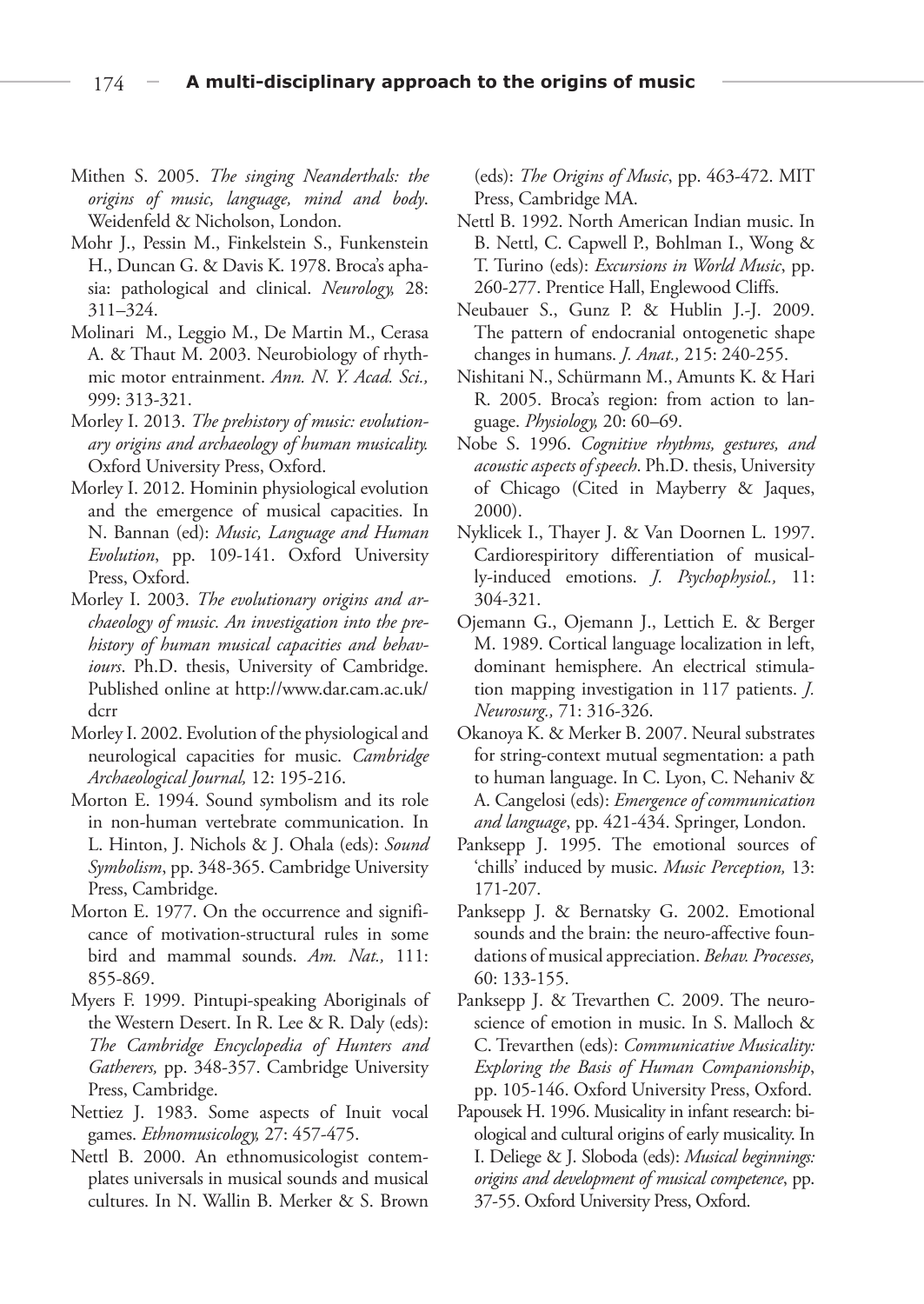- Patel A. 2003. Language, music, syntax and the brain. *Nat. Neurosci.,* 6: 674-681.
- Patel A., Iverson J., Bregman,M. & Schultz I. 2009. Experimental evidence for synchronization to a musical beat in a nonhuman animal. *Curr. Biol.,* 19: 827–830.
- Patel A., Peretz I., Tramo M. & Labrecque R. 1998. Processing prosodic and musical pattern: a neuropsychological investigation. *Brain Lang.,* 61: 123-144.
- Peretz I. 2003. Brain specialization for music: new evidence from congenital amusia. In I. Peretz & R. Zatorre (eds): *The cognitive neuroscience of music*, pp. 192-203. Oxford University Press, Oxford.
- Petrides M., Cadoret G. & Mackey S. 2005. Orofacial somatomotor responses in the macaque monkey homologue of Broca's area. *Nature,* 435: 1235-1238.
- Platel H., Price C., Wise J., Lambert J., Frackowiak R., Lechevalier B. & Eustache F. 1997. The structural components of music perception. *Brain,* 120: 229-243.
- Poeppel D. & Hickok G. 2004. Towards a new functional anatomy of language. *Cognition,* 92: 1-12.
- Provasi J. & Bobin-Begue A. 2003. Spontaneous motor tempo and rhythmical synchronisation in 2-1/2 and 4-year-old children. *Int. J. Behav. Dev.,* 27:220–231.
- Repp B. 1991. Some Cognitive and perceptual aspects of speech and music. In J. Sundberg, L. Nord & R. Carlson (eds): *Music, Language, Speech and Brain*, pp. 257-268. MacMillan Press, Basingstoke.
- Reznikoff I. 2008. Sound resonance in prehistoric times: A study of Paleolithic painted caves and rocks. *Paper presented to Acoustics Paris '08. 24***th** *June-4***th** *July 2008.*
- Reznikoff I. & Dauvois M. 1988. La dimension sonore des grottes ornées. *Bull. Soc. Préhist. Française,* 85: 238-246.
- Richman B. 2000. How music fixed "nonsense" into significant formulas: On rhythm, repetition, and meaning. In N. Wallin, B. Merker & S. Brown (eds): *The origins of music*, pp. 301- 314. MIT Press, Cambrige MA.
- Richter D., Waiblinger J., Rink W. & Wagner G. 2000. Thermoluminescence, electron spin resonance and C-14-dating of the Late Middle and Early Upper Palaeolithic site of Geissenklosterle Cave in southern Germany. *J. Archaeol. Sci.,* 27: 71-89.
- Rodríguez L., Cabo L. & Egocheaga J. 2003. Breve nota sobre el hioides Neandertalense de Sidrón (Piloña, Asturias). In M. Aluja, A. Malgosa & R.Nogués (eds): *Antropología y Diversidad, vol. 1*, pp. 484–493. Edicions Bellaterra, Barcelona.
- Sacks O. 2008. *Musicophilia: tales of music and the brain*. Vintage, London.
- Schellenberg E. & Trehub S. 1996a. Natural musical intervals: evidence from infant listeners. *Psychol. Sci.,* 7: 272-277.
- Schellenberg E. & Trehub S. 1996b. Children's discrimination of melodic intervals. *Dev. Psychol.,* 32: 1039-1050.
- Schellenberg E. & Trehub S. 1994. Frequency ratios and the perception of tone patterns. *Psychon. Bull. Rev.,* 1: 191-201.
- Scherer K. 1991. Emotion expression in speech and music. In J. Sundberg, L. Nord & R. Carlson (eds): *Music, Language, Speech and Brain*, pp. 146-156. MacMillan Press, Basingstoke.
- Scherer K. 1986. Vocal affect expression: a review and model for future research. *Psychol. Bull.,* 99: 143-165.
- Scherer K. 1985 Vocal affect signalling: a comparative approach. *Advances in the Study of Bahaviour,* 15: 189-244.
- Schön D., Magne C. & Besson M. 2004, The music of speech: Music training facilitates pitch processing in both music and language. *Psychophysiology,* 41: 341-349.
- Schulkin J. 2013. *Reflections on the musical mind: an evolutionary perspective*. Princeton University Press, Princeton.
- Schulz G., Varga M., Jeffires K., Ludlow C. & Braun A. 2005. Functional neuroanatomy of human vocalization: An H<sub>2</sub><sup>15</sup>O PET Study. *Cereb. Cortex,* 15: 1835-1847.
- Schweiger A. 1985. Harmony of the spheres and the hemispheres: the arts and hemispheric specialisation. In D. F. Benson & E. Zaidel (eds): *The dual brain,* pp*.* 359-373. Guildford Press, New York.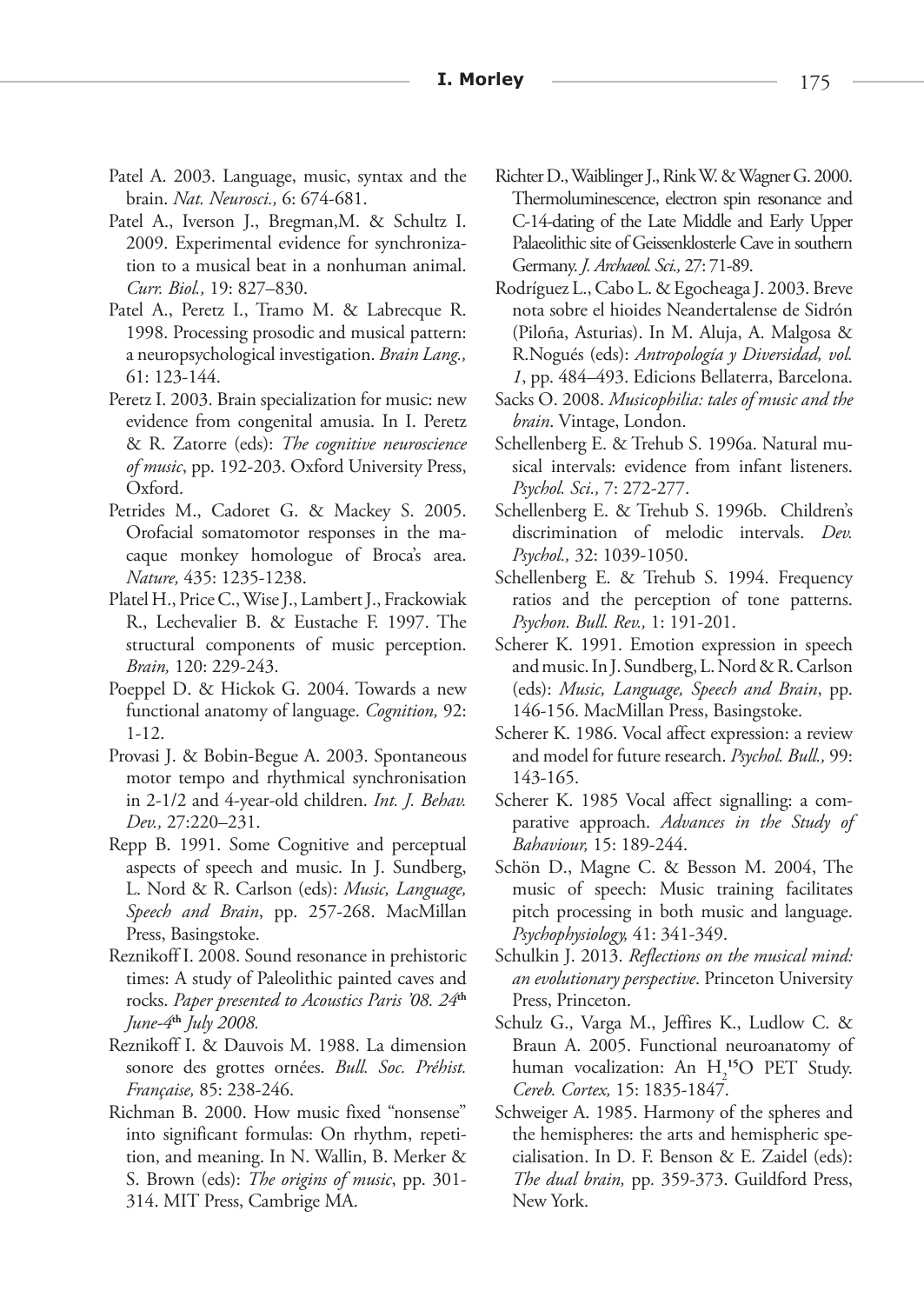- Scothern P. 1992. *The music-archaeology of the Palaeolithic within its cultural setting*. Ph.D. thesis, University of Cambridge, Cambridge.
- Sergent J., Zuck E., Terriah S. & MacDonald B. 1992. Distributed neural network underlying musical sight-reading and keyboard performance. *Science,* 257: 106-109.
- Shennan S. 2002. *Genes, memes and human history*. Thames & Hudson, London.
- Shepard R. 1982. Geometrical approximations to the structure of musical pitch. *Psychol. Rev.,* 89: 305-333.
- Sloboda J. 1998. Does music mean anything? *Music. Sci.,* 2: 21-31.
- Sloboda J. 1991. Music structure and emotional response: some empirical findings. *Psychol. Music,* 19: 110-120.
- Sloboda J., Hermelin B. & O'Connor N. 1985. On the anatomy of the ritard: a study of timing in music. *J. Acoust. Soc. Am.,* 97: 53-67.
- Snow D. 2000. The emotional basis of linguistic and nonlinguistic intonation: implications for hemispheric specialization. *Dev. Neuropsychol.,* 17: 1-28.
- Spoor F., Wood B. & Zonneveld F. 1994. Implications of hominid labyrinthine morphology for evolution of human bipedal locomotion. *Nature,* 369: 645-648.
- Spoor F. & Zonneveld F. 1998. Comparative review of the human bony labyrinth. *Yearb. Phys. Anthropol.,* 41: 211-251.
- Steinbeis N. & Koelsch S. 2008. Shared neural resources between music and language indicate semantic processing of musical tension-resolution patterns. *Cereb. Cortex,* 18: 1169-1178.
- Storr A. 1992. *Music and the Mind*. Harper Collins, London.
- Tartter V. 1980. Happy talk: perceptual and acoustic effects of smiling on speech. *Percept. Psychophys*.*,* 27: 24-27.
- Tartter V. & Braun D. 1994. Hearing smiles and frowns in normal and whisper registers. *J. Acoust. Soc. Am.,* 96: 2101-2107.
- Tobias P. 1987. The brain of *Homo habilis*: A new level of organization in cerebral evolution. *J. Hum. Evol.,* 16: 741-761.
- Trainor L., Austin C. & Desjardins R. 2000. Is infant-directed speech prosody a result of the

vocal expression of emotion? *Psychol. Sci.,* 11: 188-195.

- Trainor L. & Schmidt L. 2003. Processing emotions induced by music. In I. Peretz & R. Zatorre (eds): *The Cognitive Neuroscience of Music*, pp. 310-324. Oxford University Press, Oxford.
- Tramo M., Cariani P., Delgutte B. & Braida L. 2003. Neurobiology of harmony perception. In I. Peretz & R. Zatorre (eds): *The Cognitive Neuroscience of Music,* pp*.* 127-151. Oxford University Press, Oxford.
- Trehub S. 2003. Musical predispositions in infancy: an update. In I. Peretz & R. Zatorre (eds): *The Cognitive Neuroscience of Music*, pp. 3-20. Oxford University Press, Oxford.
- Trehub S., Schellenberg E. & Kamenetsky S. 1999. Infants' and adults' perception of scale structure. *J. Exp. Psychol. Hum. Percept. Perform*.*,* 25: 965-975.
- Trehub S., Trainor L. & Unyk A. 1993. Music and speech processing in the first year of life. In H. Reese (ed): *Advances in Child Development and Behaviour* 24, pp. 1-35. Academic Press, New York.
- Trevarthen C. 2014. Split Brains and Human Consciousness. In D. Wright (ed): *The Elsevier International Encyclopedia of the Social and Behavioral Sciences (2***nd** *Edition)*. Elsevier (Pergamon), Amsterdam (in press).
- Trevarthen C. 1999. Musicality and the intrinsic motive pulse: evidence from human psychobiology and infant communication. *Music. Sci.,* Special Issue: 155-215.
- Turino T. 1992. The music of Sub-Saharan Africa. In B. Nettl, C. Capwell, P. Bohlman, I. Wong & T. Turino (eds): *Excursions in World Music*, pp. 165-195. Prentice Hall, Englewood Cliffs.
- Turner R. & Ioannides A. 2009. Brain, music and musicality: inferences from neuroimaging. In S. Malloch & C. Trevarthen (eds): *Communicative Musicality: Exploring the Basis of Human Companionship*, pp. 147-181. Oxford University Press, Oxford.
- Vanderhorst V., Teresawa E. & Ralston H. 2001. Monosynaptic projections from the nucleus retroambiguus region to laryngeal motoneurons in the rhesus monkey. *Neuroscience,* 107: 117-125.